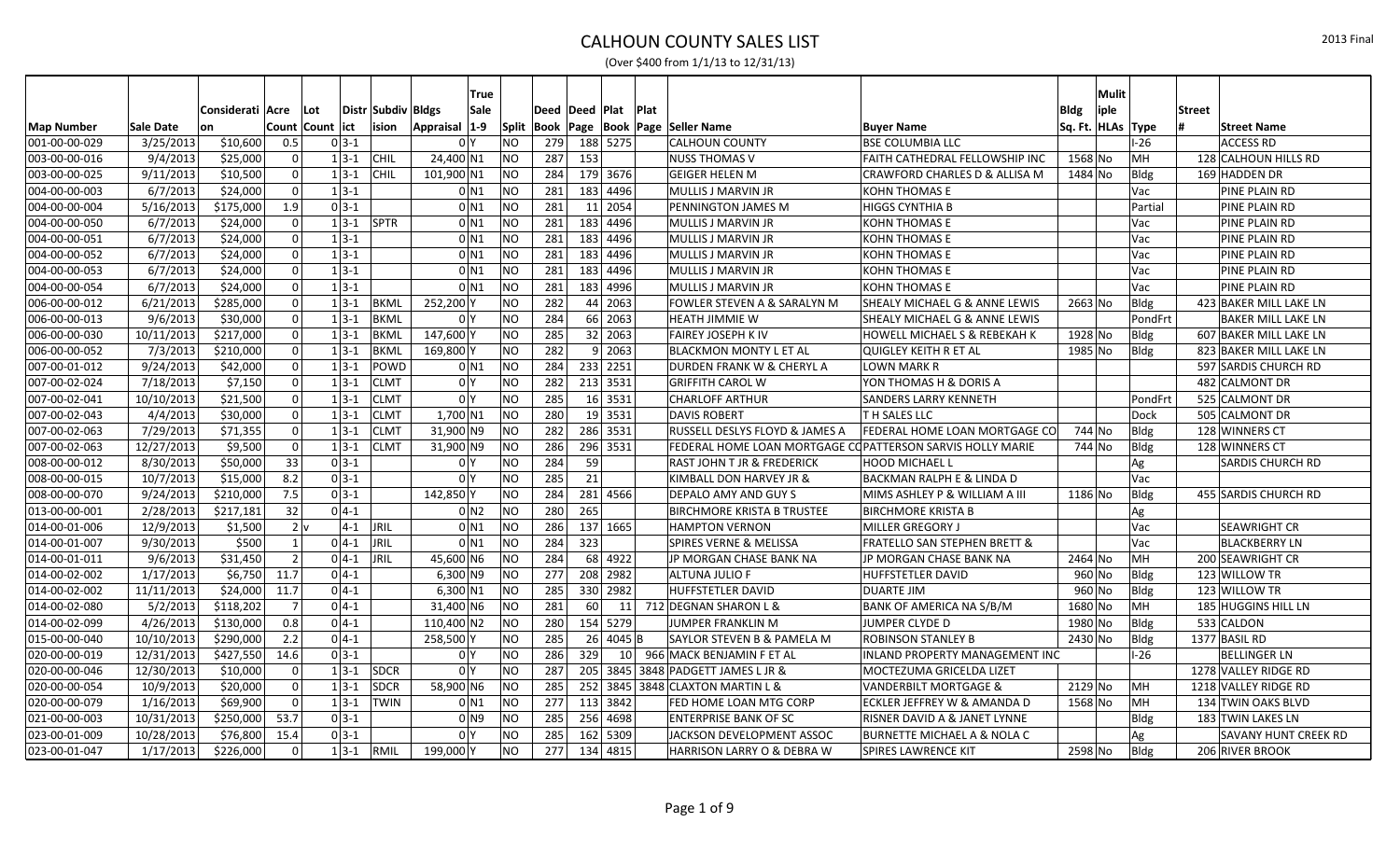|                   |            |                       |               |                  |          |                    | True                 |            |                    |     |                      |             |                                         |                                                            |                   | <b>Mulit</b> |               |                          |
|-------------------|------------|-----------------------|---------------|------------------|----------|--------------------|----------------------|------------|--------------------|-----|----------------------|-------------|-----------------------------------------|------------------------------------------------------------|-------------------|--------------|---------------|--------------------------|
|                   |            | Considerati Acre      |               | ∣Lot             |          | Distr Subdiv Bldgs | Sale                 |            | Deed   Deed   Plat |     |                      | <b>Plat</b> |                                         |                                                            | <b>Bldg</b>       | iple         | <b>Street</b> |                          |
| <b>Map Number</b> | Sale Date  | on                    |               | Count Count lict |          | ision              | $ 1-9 $<br>Appraisal | Split      |                    |     |                      |             | Book   Page   Book   Page   Seller Name | <b>Buyer Name</b>                                          | Sq. Ft. HLAs Type |              |               | <b>Street Name</b>       |
| 023-00-01-064     | 11/8/2013  | \$250,000             | 64.3          |                  | $0 3-1 $ |                    | $0$ N1               | <b>YES</b> | 286                |     | 214 5321             |             | <b>EASTMAN CHEMICAL COMPANY</b>         | HEYWARD COMMUNITY DEVELOPMENT                              |                   |              | Rec           | 312 SAVANY HUNT CREEK RD |
| 023-00-02-035     | 1/17/2013  | \$650                 | 1.3           |                  | $0 3-1 $ |                    | 0 N9                 | <b>NO</b>  | 277                | 198 |                      |             | <b>BOWMAN ALBERT</b>                    | <b>CROSBY DAVID L</b>                                      |                   |              | Vac           | <b>SUGAR HILL LN</b>     |
| 023-00-02-037     | 10/4/2013  | \$43,000              | 0.5           |                  | $0 3-1 $ |                    | 45,400               | NO.        | 285                |     | 242 5313             |             | <b>CHASON JAMES P</b>                   | <b>REED JAMES S JR</b>                                     | $912$ No          |              | Bldg          | 199 SUGAR HILL LN        |
| 023-00-03-030     | 3/28/2013  | \$99,900              |               |                  | $1 3-1 $ | <b>WOLF</b>        | 97,300               | NO         | 279                | 243 | 10 <sup>1</sup>      |             | 677 STEVENSON JAMES W & NANCY D         | <b>GWINN JOHN A &amp; RHONDA J</b>                         | 1446 No           |              | Bldg          | 105 WOLFE LAKE LN        |
| 029-00-00-006     | 4/24/2013  | \$154,800             | 5.6           |                  | $0 3-1 $ |                    | 134,200\             | <b>NO</b>  | 280                | 156 | 12                   |             | 178 GREENWOLD ALFRED D                  | PIPKIN KIM D & SUSAN L                                     | 2538 No           |              | <b>Bldg</b>   | 1223 OLD STATE RD        |
| 030-00-02-006     | 4/18/2013  | $\overline{$}199,000$ |               |                  | $1 3-1 $ | <b>CRPL</b>        | 212,800              | <b>NO</b>  | 280                |     | 103 4223             |             | <b>CHERRY RHUDE &amp; MARY</b>          | <b>FULLER SHIRANI W</b>                                    | 2112 No           |              | Bldg          | 116 SANDY RUN            |
| 032-00-03-005     | 8/15/2013  | \$35,000              | U             |                  | $1 3-1 $ | <b>BCKE</b>        | $0$ N1               | <b>NO</b>  | 283                |     | 131 2118             |             | <b>BABOCK CENTER FOUNDATION INC</b>     | <b>RAYMOND T EUGENE</b>                                    | 1368 No           |              | MH            | 157 BUCKHEAD LN          |
| 032-00-03-031     | 6/11/2013  | \$5,000               |               |                  | $1 3-1$  | <b>WHIS</b>        | 157,100 N6           | NO.        | 281                | 275 | 11                   |             | 876 WILSON BRUCE R                      | <b>GREENTREE SERVICING LLC</b>                             | 1870 No           |              | Bldg          | 119 WHISPERING OAKS LN   |
| 032-00-03-031     | 9/11/2013  | \$129,000             |               |                  | $1 3-1 $ | <b>WHIS</b>        | 157,100 N9           | NO         | 285                | 66  | 11                   |             | 876 GREENTREE SERVICING LLC             | COBB PHILLIP R JR & REBECCA W                              | 1870 No           |              | Bldg          | 119 WHISPERING OAKS LN   |
| 036-00-00-003     | 7/11/2013  | \$33,506              | 15.2          |                  | $0 4-1$  |                    | 0 I Y                | NO         | 282                |     | 106 5293             |             | STRICKLAND ROBERT                       | WILLIAMS HARVEY A III                                      |                   |              | Ag            | <b>CENTER HILL RD</b>    |
| 037-00-00-019     | 2/4/2013   | \$1,250               | 2.3           |                  | $0 4-1$  |                    | 0 <sub>1</sub>       | <b>NO</b>  | 278                |     | $100$ 3453 A         |             | <b>CRUM EDWARD</b>                      | <b>BOZARD RONNIE</b>                                       |                   |              | Vac           |                          |
| 037-00-00-032     | 12/27/2013 | \$28,500              |               |                  | $1 4-1 $ | <b>SPHL</b>        | $1,500$ N1           | <b>NO</b>  | 286                |     | 336 3590             |             | <b>ELLIOTT LARRY</b>                    | JEFFCOAT RANDIL                                            | $924$ No          |              | MH            | 244 DEARBORN RD          |
| 037-00-00-033     | 8/9/2013   | \$11,000              |               |                  | $1 4-1$  | <b>SPHL</b>        | $8,700$ N1           | ΝO         | 283                |     | 44 3590              |             | ROSE GERALDINE LIFE EST                 | OLIVER JOSEPH T & AMANDA S                                 | 1064 No           |              | MH            | 230 DEARBORN RD          |
| 037-00-00-033     | 8/19/2013  | \$11,000              |               |                  | $1 4-1$  | <b>SPHL</b>        | 400 N9               | NO         | 283                |     | 326 3590             |             | ROSE GERALDINE ET AL                    | OLIVER JOSEPH T & AMANDA S                                 | 1064 No           |              | MH            | 230 DEARBORN RD          |
| 037-00-00-033     | 10/19/2013 | \$11,000              |               |                  | $1 4-1 $ | <b>SPHL</b>        | 400 N9               | NO.        | 283                |     | 165 3590             |             | ROSE GERALDINE ET AL                    | OLIVER JOSEPH T & AMANDA S                                 | 1064 No           |              | MH            | 230 DEARBORN RD          |
| 037-00-00-048     | 4/12/2013  | \$81,000              |               |                  | $1 4-1$  | <b>SPHL</b>        | 54,900 N6            | NO         | 280                |     | 65 3590              |             |                                         | FEDERAL HOME LOAN MORTGAGE COFEDERAL HOME LOAN MORTGAGE CO | 2304 No           |              | MН            | 74 DEARBORN RD           |
| 037-00-00-048     | 8/7/2013   | \$69,900              |               |                  | $1 4-1 $ | <b>SPHL</b>        | 54,900 N1            | NO         | 283                |     | 315 3590             |             | <b>WELLS FARGO BANK NA</b>              | ELDER MATTHEW C & BROOKE W                                 | 2304 No           |              | MH            | 74 DEARBORN RD           |
| 037-00-00-063     | 4/12/2013  | \$81,000              |               |                  | $1 4-1$  |                    | $0$ N <sub>6</sub>   | <b>NO</b>  | 280                |     | $\overline{65}$ 3590 |             | <b>NODINE BRIAN &amp; LORI</b>          | FEDERAL HOME MORTGAGE COR                                  |                   |              | Vac           | <b>DEARBORN</b>          |
| 037-00-00-063     | 8/7/2013   | \$69,900              |               |                  | $1 4-1$  |                    | 0 N9                 | <b>NO</b>  | 283                |     | 315 3590             |             | <b>WELLS FARGO BANK NA</b>              | ELDER MATTHEW C & BROOKE W                                 |                   |              | Vac           | <b>DEARBORN</b>          |
| 037-00-00-064     | 4/12/2013  | \$81,000              |               |                  | $1 4-1$  |                    | $0$ N <sub>6</sub>   | <b>NO</b>  | 280                |     | 65 3590              |             | <b>NODINE BRIAN &amp; LORI</b>          | FEDERAL HOME LOAN MORTGAGE COR                             |                   |              | Vac           | <b>DEARBORN</b>          |
| 037-00-00-064     | 8/7/2013   | \$69,900              |               |                  | $1 4-1$  |                    | $01$ N <sub>9</sub>  | NO.        | 283                |     | 315 3590             |             | <b>WELLS FARGO BANK NA</b>              | ELDER MATTHEW C & BROOKE W                                 |                   |              | Vac           | <b>DEARBORN</b>          |
| 038-00-00-019     | 1/28/2013  | \$195,000             | 78.6          |                  | $0 4-1 $ |                    | 0 Y                  | NO         | 277                |     | 279 3712             |             | MORRIS JEFFREY H & BILLIE KAY           | <b>KAIGLER JEFFREY</b>                                     |                   |              | Ag            | <b>KENNERLY RD</b>       |
| 038-00-00-020     | 2/7/2013   | \$1,650,000           | 516.9         |                  | $0 4-1 $ |                    | 0 Y                  | <b>NO</b>  | 278                |     | 9 5144               |             | 7777 MANAGEMENT LLC                     | <b>GAME ON FARMS LLC</b>                                   |                   |              | Ag            | <b>DEARBORN RD</b>       |
| 038-00-00-032     | 8/30/2013  | \$15,000              | 8.8           |                  | $0 4-1 $ |                    | $0$ N <sub>2</sub>   | NO         | 284                |     | 41 3540              |             | RUCKER GLENN LIFE ESTATE                | <b>RUCKER TONY RYAN</b>                                    |                   |              | Vac           | <b>RATTLER HILL RD</b>   |
| 038-00-00-037     | 8/30/2013  | \$15,000              | 3.5           |                  | $0 4-1 $ |                    | $01$ N <sub>2</sub>  | NO         | 284                | 41  |                      |             | RUCKER GLENN A LIFE EST                 | <b>RUCKER TONY RYAN</b>                                    |                   |              | Vac           | <b>RATTLER HILL RD</b>   |
| 038-00-00-038     | 8/30/2013  | \$15,000              | 3.2           |                  | $0 4-1 $ |                    | 0 N2                 | NO         | 284                | 41  |                      |             | RUCKER GLENN A LIFE EST                 | <b>RUCKER TONY RYAN</b>                                    |                   |              | Vac           | RATTLER HILL RD          |
| 039-00-00-028     | 12/19/2013 | \$6,492               | 1.9           |                  | $0 4-1$  |                    | 64,400 N1            | <b>YES</b> | 286                |     | 217 5322             |             | <b>GAME ON FARMS LLC</b>                | ROOF ONEAL VICTOR JR                                       | 600 No            |              | Bldg          | <b>STRUKIE RD</b>        |
| 044-00-00-022     | 12/5/2013  | \$31,600              | 14.2          |                  | $0 4-1 $ |                    | 0 N1                 | <b>NO</b>  | 286                | 179 | 10 <sup>1</sup>      |             | 452 FASENMYER LARRY L & JOYCE C         | LEWTER BRANDON S ET AL                                     |                   |              | Ag            | <b>ALLISON LN</b>        |
| 045-00-00-014     | 3/14/2013  | \$125,000             | 44            |                  | $0 4-1$  |                    | 23,400 N7            | NO.        | 279                | 140 |                      |             | RAST WILLIAM C LIFE EST ET AL           | RAST WILLIAM C LIFE EST ET AL                              | 1232 No           |              | MH            | 12 THOMAS RD             |
| 045-00-00-028     | 7/17/2013  | \$2,668,750           | 10.7          |                  | $0 4-1 $ |                    | $0$ <sub>N1</sub>    | <b>YES</b> | 282                |     | 132 5295             |             | <b>HALL- RICCIUTI JANICE</b>            | STABLER KNOWLTON R & KATHRYN A                             |                   |              | Ag            | <b>BULL SWAMP RD</b>     |
| 047-00-02-033     | 1/17/2013  | \$1,300               |               |                  | $0 4-1 $ |                    | 0 N9                 | NO         | 277                | 206 |                      |             | <b>CULCLASURE ANNIE P</b>               | <b>GATES ROY</b>                                           |                   |              | Vac           |                          |
| 047-00-02-034     | 1/17/2013  | \$411                 |               |                  | $0 4-1$  |                    | 0 <sub>1</sub>       | NO.        | 281                | 348 |                      |             | <b>MCCOY JULIA</b>                      | <b>WARING WANDA</b>                                        |                   |              | Vac           |                          |
| 049-00-02-040     | 1/22/2013  | \$6,200               |               |                  |          | $1 4-1 $ SEED      | 0 <sup>IY</sup>      | NO.        | 277                |     | 231 3480             |             | <b>BOISE CASCADE</b>                    | HOWELL BETTY G & ARTHUR                                    |                   |              | ImpLot        | 117 WHITE SANDS          |
| 050-00-00-003     | 3/11/2013  | \$55,000              | 32.1          |                  | $0 4-1 $ |                    | $0 \mid N2$          | <b>NO</b>  | 279                |     | 233 3079             |             | <b>BOWLES JOHN B</b>                    | <b>OSWALD JAMES L</b>                                      |                   |              | Ag            | <b>HORSEFEATHERS LN</b>  |
| 052-00-01-051     | 4/12/2013  | \$15,000              | 1.2           |                  | $0 3-1$  |                    | 7,300 N1             | <b>YES</b> | 281                | 72  |                      |             | 12 175 DUKES RONALD & PATRICIA          | <b>BLACK LEROY THOMAS</b>                                  |                   |              | Stable        | <b>MONARCH RD</b>        |
| 052-00-02-004     | 4/4/2013   | \$250,000             | 32            |                  | $0 3-1 $ |                    | 98,400               | NO         | 279                | 320 |                      |             | LARSON MARGARET R ET AL                 | <b>FINLEY RACHEL</b>                                       | 2070 No           |              | Bldg          | 2360 OLD STATE RD        |
| 053-00-01-036     | 12/6/2013  | \$18,500              | $\mathcal{P}$ |                  | $0 3-1 $ |                    | $0$ N <sub>1</sub>   | <b>NO</b>  | 286                | 277 | 506                  |             | MARTINEZ DANIEL VEGA ET AL              | <b>TORRES GUADALUPE J &amp;</b>                            |                   |              | Vac           | <b>TIDWELL</b>           |
| 053-00-01-090     | 12/6/2013  | \$18,500              |               |                  | $0 3-1 $ |                    | 0 N1                 | <b>NO</b>  | 286                | 277 | 11                   |             | 925 MARTINEZ DANIEL VEGA ET AL          | <b>TORRES GUADALUPE J &amp;</b>                            | 1040 No           |              | MH            | 133 TIDWELL LANE         |
| 053-00-01-099     | 3/5/2013   | \$30,000              | 30            |                  | $0 3-1 $ |                    | $0$ N1               | <b>YES</b> | 278                |     | 243 5272             |             | SHARP CASSANDRA ET AL                   | WOLFE JOHN M SR ET AL                                      |                   |              | Ag            | <b>KAISER RD</b>         |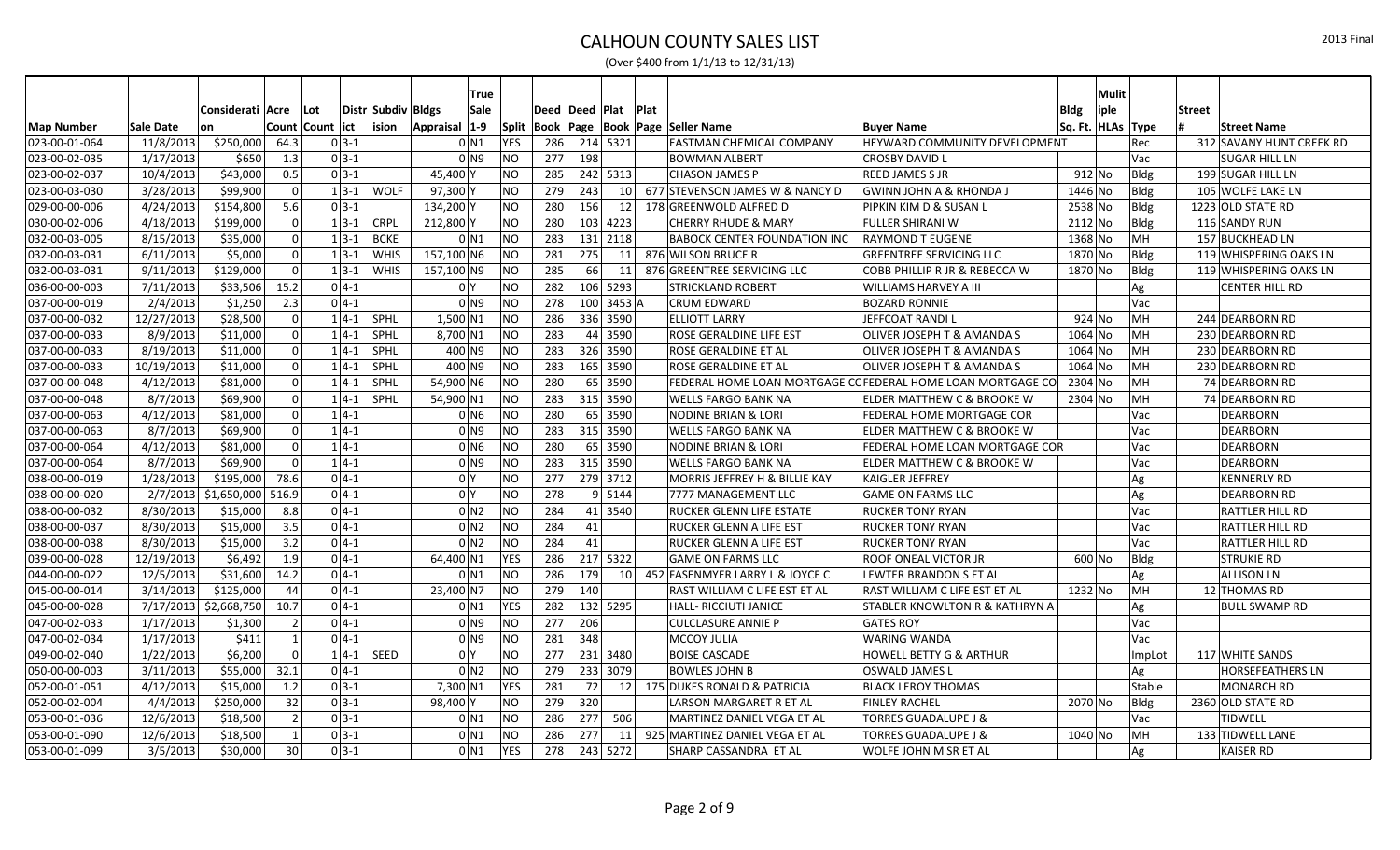|               |            |                       |               |             |              |                    |                | <b>True</b>        |              |                  |                                         |                                                 |                                        |                       | <b>Mulit</b> |               |                        |
|---------------|------------|-----------------------|---------------|-------------|--------------|--------------------|----------------|--------------------|--------------|------------------|-----------------------------------------|-------------------------------------------------|----------------------------------------|-----------------------|--------------|---------------|------------------------|
|               |            | Considerati   Acre    |               | Lot         |              | Distr Subdiv Bldgs |                | Sale               |              |                  | Deed  Deed  Plat  Plat                  |                                                 |                                        | <b>Bldg</b>           | iple         | <b>Street</b> |                        |
| Map Number    | Sale Date  | on                    |               | Count Count | lict         | ision              | Appraisal      | $ 1-9 $            | <b>Split</b> |                  | Book   Page   Book   Page   Seller Name |                                                 | <b>Buyer Name</b>                      | Sq. Ft.   HLAs   Type |              |               | <b>Street Name</b>     |
| 053-00-02-006 | 12/16/2013 | \$37,326              |               |             | $1 3-1 $     | <b>CFOR</b>        |                | 0 <sub>N6</sub>    | NO.          | 287              | 4 3292                                  | SANDERS LISA A                                  | FEDERAL NATIONAL MORTGAGE ASSO 1152 No |                       |              | MH            | 117 WOODVINE LN        |
| 053-00-02-042 | 2/4/2013   | \$2,500               |               |             | $1 3-1$      | <b>CFOR</b>        |                | 0 N9               | <b>NO</b>    | 278              | 90 3292                                 | <b>FRYE CARMEN JODIE</b>                        | R & O ENTERPRISE                       |                       |              | Vac           | <b>IRIS LN</b>         |
| 058-00-00-034 | 2/19/2013  | \$86,800              | 17.4          |             | $0 3-1$      |                    |                | 0 N1               | <b>YES</b>   | 278              |                                         | 184 5267 5269 PATIENCE LLC                      | KIMBRELL ROBERT L & BETSY L            |                       |              | Ag            | <b>OLD SWAMP RD</b>    |
| 058-00-00-035 | 3/22/2013  | \$47,500              | 9.5           |             | $0 4-1$      |                    |                | $0$ N <sub>1</sub> | <b>YES</b>   | 279              | 246 5279                                | <b>PATIENCE LLC</b>                             | MCGUINN HOLDING LLC                    |                       |              | Vac           | 132 PATIENCE LN        |
| 058-00-00-035 | 7/5/2013   | \$346,516             | 9.5           |             | $04-1$       |                    |                | 0 N1               | <b>YES</b>   | 282              | 78 5279                                 | MCGUINN HOLDING LLC                             | MOLINEK DAVID M & ADRIENA R            | 2277 No               |              | Bldg          | 132 PATIENCE LN        |
| 058-00-00-036 | 6/27/2013  | \$55,000              | 11            |             | $0 4-1 $     |                    |                | 0 <sub>N1</sub>    | <b>YES</b>   | 282              | 35                                      | 12 181 PATIENCE LLC                             | <b>FOSTER MYRON A</b>                  |                       |              | Vac           | <b>PATIENCE LN</b>     |
| 059-00-01-046 | 12/4/2013  | \$30,000              | 6             |             | $0 3-1 $     |                    | 133,100 N6     |                    | NO           | 286              | 2013731B                                | <b>LEGRAND WENDY D</b>                          | FEDERAL HOME LOAN MORTAGE COR          | 1896 No               |              | Bldg          | 918 OLD SWAMP RD       |
| 059-00-02-012 | 1/10/2013  | \$261,964             | 137.8         |             | $0 3-1$      |                    |                | $0$ N <sub>1</sub> | NO           | 277              | 251 4217                                | <b>GRESSETTE DOROTHY S TRUST</b>                | <b>HEPTA GROUP LLC</b>                 |                       |              | Ag            | <b>OLD SWAMP RD</b>    |
| 059-00-03-028 | 1/4/2013   | \$55,200              | 9.2           |             | $0 3-1$      |                    |                | $0$ N <sub>1</sub> | <b>YES</b>   | 277              | 184 5261                                | WILLS H HOWARD JR                               | SEALY DAVID M & MELINDA T              |                       |              | Ag            | <b>RIVER RIDGE WAY</b> |
| 059-00-03-032 | 3/29/2013  | \$49,000              | $\Omega$      |             | $1 \, 3 - 1$ | <b>DICK</b>        |                | 0 <sup>I</sup> Y   | NO           | 279              | 283 2354                                | <b>KING T AUBREY</b>                            | <b>HAMMOND LAURI &amp; KOCH JESSE</b>  |                       |              | River         | <b>BANKSLN</b>         |
| 059-00-03-035 | 9/5/2013   | \$60,000              | 10            |             | $0 \, 3 - 1$ |                    |                | 0 N1               | <b>YES</b>   | 284              | 118 5302                                |                                                 | HAIR BRIAN J & HEATHER G               |                       |              | Vac           | <b>RIVER RIDGE WAY</b> |
| 060-00-00-019 | 10/29/2013 | \$35,000              | 1.5           |             | $0 3-1$      |                    |                | $0$ N <sub>1</sub> | <b>NO</b>    | 285              | 172 5310                                | <b>HILL MARION</b>                              | <b>JETER THOMAS M &amp;</b>            | 840 No                |              | MH            | 27 INDIAN TR           |
| 060-00-00-047 | 8/12/2013  | \$8,500               | $\mathcal{P}$ |             | $0 3-1 $     |                    |                | 0 <sup>1</sup>     | <b>NO</b>    | 283              | 73 3373                                 | <b>BOATWRIGHT TONY R &amp; MICHELLE</b>         | <b>SPENCER HOWARD DEAN JR</b>          |                       |              | Vac           | 111 INDIAN TR          |
| 060-00-00-074 | 6/28/2013  | \$130,000             |               |             | $1 3-1 $     | <b>HRID</b>        | 101,700        |                    | NO           | 282              | 46 4246                                 | DURGIN EDMUND DAVIS JR &                        | JOINER RYAN G & ASHLEY                 | $1510$ No             |              | Bldg          | 1446 OLD SWAMP RD      |
| 062-00-00-012 | 12/4/2013  | \$45,500              | 4.5           |             | $0 4-1$      |                    | 95,900 N1      |                    | <b>NO</b>    | 287              | 171 3651 A                              | <b>BANK OF AMERICA NA</b>                       | <b>GRAY JAMES</b>                      | 1232 No               |              | Bldg          | 246 SAND MOUNTAIN WAY  |
| 064-00-01-021 | 4/25/2013  | \$27,500              | 4.6           |             | $0 4-1 $     |                    |                | 0 N1               | <b>YES</b>   | 280              | 141                                     | 12 177 HELMS JEFF, MARIA, LINDA                 | CRAWFORD KENNETH N &                   |                       |              | Vac           | 84 LOG CABIN           |
| 064-00-01-023 | 4/25/2013  | \$27,500              | 4.6           |             | $0 4-1 $     |                    |                | 0 N1               | <b>YES</b>   | 280              | 143                                     | 12 177 HELMS JEFF, MARIA, LINDA                 | ANTER BARBARA C                        |                       |              | Vac           | 88 LOG CABIN RD        |
| 064-00-01-024 | 9/27/2013  | \$5,000               | 0.6           |             | $0 4-1 $     |                    | 0 <sup>Y</sup> |                    | NO           | 284              | 285 5304                                | WACTOR SHAFFIE RAY & OCHOINSKY NICKELLS TIMOTHY |                                        |                       |              | Vac           | <b>WANNARIDGE RD</b>   |
| 064-00-02-041 | 1/17/2013  | \$27,000              | $\Omega$      |             | $1 4-1$      | <b>DOOL</b>        | 22,600 Y       |                    | <b>NO</b>    | 277              | 122 3496                                | <b>HANES GEORGE SR.</b>                         | HANES GEORGE SR & WHALEY TAMIK         | 1512 No               |              | MH            | 303 SWEET BAY RD       |
| 064-00-02-053 | 1/17/2013  | \$1,000               |               |             | $1 4-1$      | DOOL               |                | $0$ N <sub>1</sub> | NO           | 277              | 217 3496                                | <b>WHATLEY DOTTIE A</b>                         | <b>REED HOLDINGS LLC</b>               |                       |              | Vac           | <b>HOWELL LN</b>       |
| 067-00-00-053 | 2/4/2013   | \$450                 | 0.1           |             | $0 4-1$      |                    |                | 0 <sub>1</sub>     | <b>NO</b>    | 278              | 98 2571                                 | <b>GLOVER POLLY HEIRS OF</b>                    | <b>BOZARD RONNIE</b>                   | <b>NCV</b>            |              |               | 151 CRABAPPLE CT       |
| 067-00-00-053 | 4/12/2013  | \$1,800               | 0.1           |             | $0 4-1 $     |                    |                | 0 I Y              | NO           | 280              | 37 2571                                 | <b>BOZARD RONNIE</b>                            | <b>DYSON JAMES</b>                     | NCV                   |              |               | 151 CRABAPPLE CT       |
| 067-00-00-085 | 4/25/2013  | \$22,500              | 2.6           |             | $0 4-1 $     |                    |                | 0 N8               | <b>NO</b>    | 281              | 87                                      | <b>JOHNSON DARRIN</b>                           | <b>SANDERS JOSEPH C</b>                | <b>NCV</b>            |              |               | <b>CAW CAW HWY</b>     |
| 067-00-00-085 | 6/25/2013  | \$14,750              | 2.6           |             | $0 4-1 $     |                    | 0 I Y          |                    | ΝO           | 282              | 23                                      | SANDERS JOSEPH C                                | REED HOLDINGS LLC                      | <b>NCV</b>            |              |               | <b>CAW CAW HWY</b>     |
| 068-00-00-009 | 10/3/2013  | \$11,500              | 0.9           |             | $0 4-1 $     |                    | 500 N9         |                    | NO.          | 284              | 303                                     | 8 223 HEWITT TERRY LEE JR                       | <b>WILLIAMS CHAD &amp; HEATHER</b>     |                       |              | Bldg          | <b>HEWITT LN</b>       |
| 068-00-00-040 | 10/3/2013  | \$11,500              | 0.9           |             | $0 4-1$      |                    |                | 0 N9               | NO           | 284              | 303 2306                                | HEWITT TERRY LEE JR                             | <b>WILLIAMS CHAD &amp; HEATHER</b>     |                       |              |               | 22 HEWITT LN           |
| 068-00-00-060 | 8/29/2013  | \$13,000              | 15.1          |             | $0 4-1 $     |                    |                | $0$ N1             | <b>NO</b>    | 283              | $312$ 4080 A                            | <b>J&amp;P SERVICES INC</b>                     | <b>GULLEDGE CARL JR</b>                |                       |              | Ag            | <b>RINGNECK TR</b>     |
| 068-00-00-067 | 1/17/2013  | \$600                 | 0.5           |             | $04-1$       |                    | $1,000$ N9     |                    | ΝO           | $\overline{277}$ | 223                                     | 11 820 ADAMS JOHN                               | <b>HILL JIMMY</b>                      |                       |              | Bldg          | 1287 KENNERLY          |
| 068-00-00-067 | 5/28/2013  | \$600                 | 0.5           |             | $0 4-1 $     |                    | $1,000$ N9     |                    | NO           | 281              | 113<br>11                               | 820 HILL JIMMY                                  | <b>HILL JIMMY &amp; JANET</b>          |                       |              | Bldg          | 1287 KENNERLY          |
| 068-00-00-069 | 1/18/2013  | \$1,775               | 4.7           |             | $0 4-1$      |                    |                | 0 N9               | NO           | 277              | 224<br>11                               | 820 SINGLETARY BERNARD                          | <b>CROSBY DAVID L</b>                  |                       |              | Vac           |                        |
| 069-00-02-025 | 5/1/2013   | $\overline{$}202,500$ |               |             | $1 4-1$      | LKWY               | 116,600        |                    | <b>NO</b>    | 281              | 165<br>802                              | <b>SPIRES RICHARD GLENN</b>                     | WARREN-HUNTER TAMIKA ET AL             | 3850 No               |              | Bldg          | 143 CYPRESS LN         |
| 069-00-02-037 | 3/25/2013  | \$5,382               |               |             | $1 4-1$      | LKWY               |                | 0 N2               | NO           | 279              | 802<br>249                              | <b>RENAU FRANK &amp; DORIS</b>                  | LUCAS HAZEL RENAU                      |                       |              | Vac           | <b>LAKEWAY DR</b>      |
| 069-00-02-064 | 4/23/2013  | \$45,000              |               |             | $0 4-1 $     | <b>WAYC</b>        | 71,100 N1      |                    | NO           | 280              | 134                                     | 234 MARTIN LAMAR                                | <b>LIVINGSTON LINDA</b>                | 1132 No               |              | Bldg          | 159 SWEETWATER RD      |
| 069-00-02-071 | 1/29/2013  | \$8,600               |               |             | $1 4-1$      |                    |                | $0$ N1             | <b>YES</b>   | 277              | 265<br>802                              | <b>RENAU FRANK &amp; DORIS</b>                  | <b>MORALES LOUIS</b>                   |                       |              | Vac           | <b>CYPRESS LN</b>      |
| 069-00-02-072 | 4/30/2013  | \$6,000               | 1.3           |             | $0 4-1 $     |                    | $10,000$ N2    |                    | <b>YES</b>   | 280              | 174<br>12                               | 51 RENAU FRANK R & DORIS M                      | LUCAS HAZEL RENAU                      |                       |              |               | 204 LAKEWAY DR         |
| 069-00-03-024 | 9/10/2013  | \$64,400              |               |             | $1 4-1$      | GOLD               | 104,800 N6     |                    | ΝO           | 284              | 235<br>3077                             | WHITE MELODY J                                  | <b>BANK OF AMERICA NA</b>              | 1548 No               |              | Bldg          | 96 ROBINSON LN         |
| 070-00-02-010 | 3/20/2013  | \$2,500               | U             |             | $2 4-1 $     | <b>GDPL</b>        | 71,400 N6      |                    | NO.          | 279              | 196<br>38                               | <b>WILLIAMS ROMMIE</b>                          | <b>BRANCH BANKING AND TRUST</b>        | 1522 No               |              | Bldg          | 36 PINEVIEW LN         |
| 070-00-03-020 | 9/13/2013  | \$39,000              | 17.9          |             | $0 4-1$      |                    | 58,400 N1      |                    | <b>NO</b>    | 284              | 93 3730 B                               | <b>DYCHES VERNELL</b>                           | <b>RUCKER RONNIE</b>                   | 1542 No               |              | Bldg          | 2031 BURKE RD          |
| 073-00-01-033 | 11/7/2013  | \$24,000              | $\Omega$      |             | $1 4-1 $     | <b>RILY</b>        | 27,600 N9      |                    | NO           | 285              | 345<br>683                              | SECRETARY OF HOUSING & URBAN                    | <b>HOOVER RENEE S &amp;</b>            | 1848 No               |              | lмн           | 68 WATERVIEW RD        |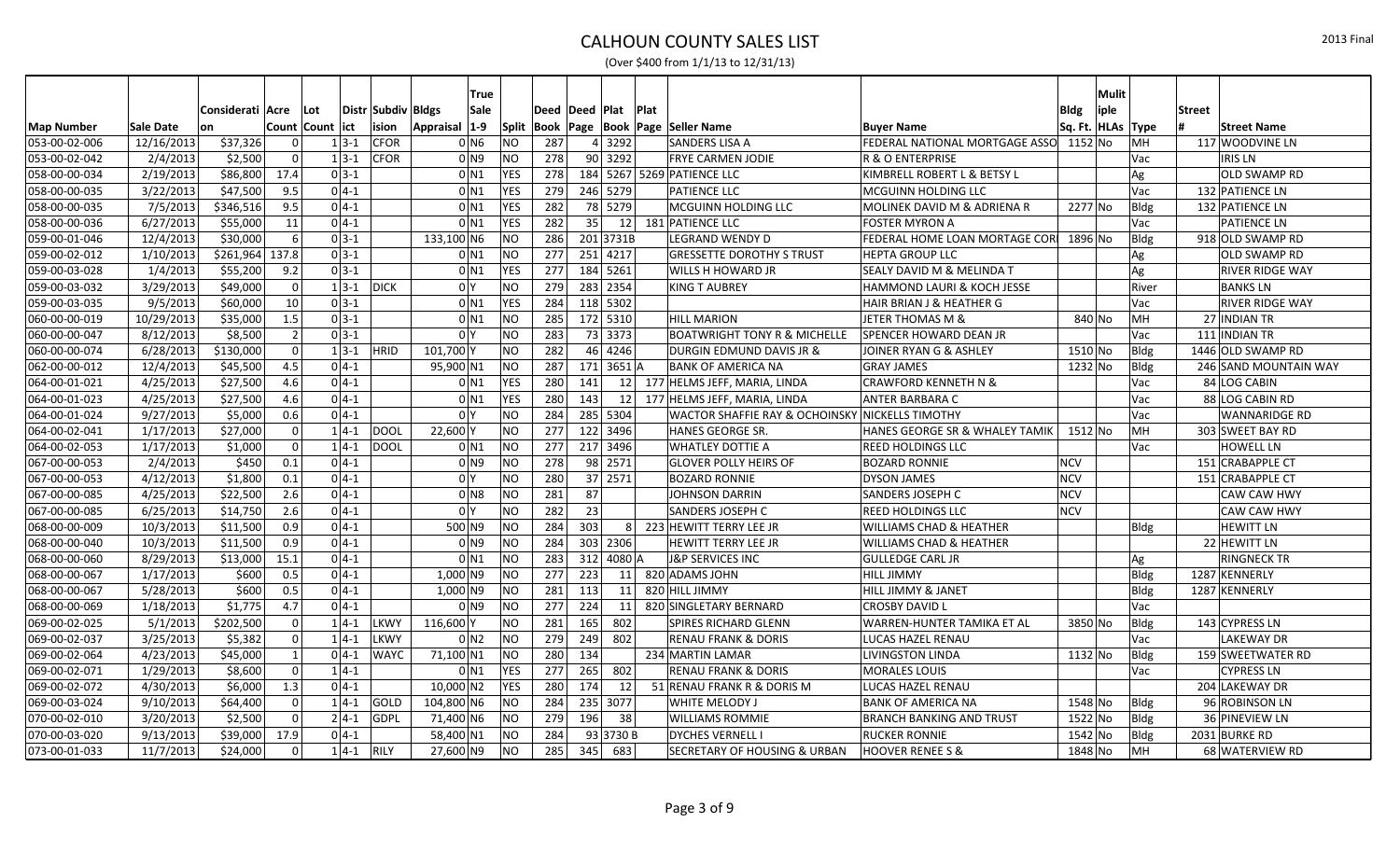|                   |            |                  |                          |               |                    | True                 |            |                  |     |                        |      |                                                          |                                           |                     | Mulit |               |                           |
|-------------------|------------|------------------|--------------------------|---------------|--------------------|----------------------|------------|------------------|-----|------------------------|------|----------------------------------------------------------|-------------------------------------------|---------------------|-------|---------------|---------------------------|
|                   |            | Considerati Acre | Lot                      |               | Distr Subdiv Bldgs | Sale                 |            | Deed  Deed  Plat |     |                        | Plat |                                                          |                                           | <b>Bldg</b>         | iple  | <b>Street</b> |                           |
| <b>Map Number</b> | Sale Date  | lon              | Count Count lict         |               | ision              | $1-9$<br>Appraisal   |            |                  |     |                        |      | Split   Book   Page   Book   Page   Seller Name          | <b>Buyer Name</b>                         | Sq. Ft.  HLAs  Type |       |               | <b>Street Name</b>        |
| 074-00-02-014     | 6/17/2013  | \$7,950          | $\Omega$                 | $1 4-1 $      | PNWD               | 0 <sup>1</sup>       | <b>NO</b>  | 282              | 81  | 3299                   |      | <b>AUSTIN JOANNE</b>                                     | <b>BROWN SHONNA S</b>                     |                     |       | Vac           | SPEEDWAY CT               |
| 074-00-03-034     | 2/1/2013   | \$950            |                          | $0 4-1 $      |                    | 47,000 N7            | <b>NO</b>  | 277              |     | 308 1062               |      | <b>ROBINSON HUBERT</b>                                   | <b>ROBINSON LILLIE</b>                    | 1444 No             |       | Bldg          | 203 JESSAMINE             |
| 074-00-03-043     | 10/2/2013  | \$54,900         |                          | $0 4-1$       |                    | 800 N9               | <b>NO</b>  | 284              | 295 | 870                    |      | <b>TRI AG INV</b>                                        | <b>RUMP JAMES &amp; GREEN ANNETTE</b>     | 2048 No             |       | MH            | 253 JESSAMINE RD          |
| 074-00-03-043     | 12/19/2013 | \$54,900         |                          | $0 4-1 $      |                    | 800 N9               | <b>NO</b>  | 286              | 237 | 870                    |      | RUMP JAMES & GREEN ANNETTE                               | RUMPH JAMES & GREEN ANNETTE               | 2048 No             |       | MH            | 253 JESSAMINE RD          |
| 075-00-00-003     | 11/21/2013 | \$35,000         | 7.4                      | $0 4-1 $      |                    | $5,500$ N1           | <b>NO</b>  | 286              |     | $\overline{72}$ 3582 A |      | URBAN RADIO OF SC LLC                                    | YMF MEDIA SC LLC                          |                     |       | Tower Comm    | 184 BRIDALWREATH DR       |
| 075-00-00-003     | 11/21/2013 | \$35,000         | 7.4                      | $0 4-1 $      |                    | $5,500 \, \text{N1}$ | NO         | 286              |     | 77 3582 A              |      | YMF MEDIA SC LLC                                         | <b>L&amp;L BROADCASTING LLC</b>           |                     |       | Tower Comm    | 184 BRIDALWREATH DR       |
| 076-00-00-009     | 1/17/2013  | \$2,300          | 2                        | $0 4-1 $      |                    | 0 N9                 | NO         | 277              | 221 |                        |      | <b>GLOVER SARAH H</b>                                    | <b>GLOVER EDWARD T</b>                    |                     |       | Vac           |                           |
| 077-00-02-028     | 2/8/2013   | \$25,000         | $\Omega$                 | $1 4-1 $      | <b>BYFM</b>        | 21,800 N9            | <b>NO</b>  | 278              |     | 83 1402                |      | KINNEY-FAIRFAX NERISSA                                   | <b>CANNADY LARRY</b>                      | 1584 No             |       | MН            | 108 PERIWINKLE CT         |
| 077-00-02-067     | 11/11/2013 | \$27,300         | 0.3                      | $0 4-1 $      |                    | $0$ N <sub>6</sub>   | <b>NO</b>  | 286              |     | 24 4593                |      | <b>BOWMAN ANGIE</b>                                      | <b>BANK OF AMERICA NA</b>                 | 1248 No             |       | MH            | 55 SUGAR MAPLE            |
| 077-00-04-035     | 3/18/2013  | \$16,900         | $\overline{0}$           | $1 4-1 $      | SUNY               | 0 N1                 | NO         | 279              |     | 101 3747               |      | <b>OFARRELL JOHN N</b>                                   | CHARLEY JABARI K & DESI H                 |                     |       |               | 101 GOLDFLOWER TR         |
| 077-00-04-060     | 8/9/2013   | \$7,200          | $\Omega$                 | $1 4-1$       | <b>SUNY</b>        | 0 <sup>1</sup>       | NO         | 283              |     | 36 3747                |      | <b>OFARRELL JOHN N</b>                                   | WILLIAMS KEVIN J & IRIS D                 |                     |       | ImpLot        | 111 CACTUS LN             |
| 077-00-04-083     | 6/20/2013  | \$8,000          | $\Omega$                 | $1 4-1 $      | <b>SUNY</b>        | $16,300$ N1          | <b>NO</b>  | 282              | 42  |                        |      | ELIE YVONNE R                                            | <b>GOVAN FRANK</b>                        | 1904 No             |       | MН            | 113 DAYLILY LN            |
| 077-00-04-083     | 8/29/2013  | \$8,000          | $\Omega$                 | $1 4-1 $      | <b>SUNY</b>        | $16,300$ N1          | <b>NO</b>  | 283              |     | 332 3479               |      | <b>GOVAN FRANK</b>                                       | <b>BRUNSON ROGER JR &amp; STEPHANIE</b>   | 1904 No             |       | MH            | 113 DAYLILY LN            |
| 078-00-02-017     | 1/3/2013   | \$251,100        | 59                       | $0 4-1 $      |                    | 500 N1               | <b>NO</b>  | $\overline{277}$ | 60  | $\overline{2}$         |      | 45 HAMMOND BOYD                                          | <b>CARROLL HAROLD</b>                     | 1544 No             |       | Bldg          | 601 HAMMOND CROSS RD      |
| 078-00-02-017     | 1/3/2013   | \$251,100        | 59                       | $0 4-1 $      |                    | 69,400 N1            | NO         | 277              | 60  | $\overline{2}$         |      | 45 HAMMOND BOYD                                          | <b>CARROLL HAROLD</b>                     | 1544 No             |       | <b>Bldg</b>   | 601 HAMMOND CROSS RD      |
| 078-00-02-020     | 7/13/2013  | \$55,000         | 6.8                      | $0 4-1$       |                    | $3,850$ N1           | <b>NO</b>  | 282              |     | 137 2433               |      | <b>IADONISI JAY A</b>                                    | MEDLIN JOHN WEBSTER &                     | 1680 No             |       | MH            | 12 TEA OLIVE CT           |
| 079-00-01-024     | 8/8/2013   | \$43,000         | 14.4                     | $0 4-1 $      |                    | $2,000$ N9           | <b>NO</b>  | 283              |     | 83 4312 B              |      | <b>TRIUMPH SAVINGS BANK SSB</b>                          | BRAZELL GENE C JR & HAZEL F               |                     |       | Site          | 174 FALL BRANCH RD        |
| 079-00-01-030     | 3/28/2013  | \$30,933         | 1.1                      | $0 4-1 $      |                    | 25,200               | <b>NO</b>  | 279              | 225 |                        |      | 11 386 BOVAIN ROBERT L & EARTHA E                        | <b>WHITE BELINDA</b>                      | 1680 No             |       | MH            | 21 BUNNY LN               |
| 079-00-01-041     | 2/28/2013  | \$45,000         | 1.2                      | $0 4-1 $      |                    | 117,800 N1           | <b>NO</b>  | 278              |     | 223 4311 A             |      | <b>TRIUMPH SAVINGS BANK SSB</b>                          | <b>DANTZLER TOMMY</b>                     | 1980 No             |       | Bldg          | 122 REBEL CT              |
| 079-00-03-007     | 4/19/2013  | \$62,000         | 8 <sup>1</sup>           | $0 4-1 $      |                    | 60,600 N1            | <b>NO</b>  | 280              | 160 | 11                     |      | 752 FEDERAL HOME LOAN MORTGAGE COSTARKS MAURICE & LORESA |                                           | 1530 No             |       | Bldg          | 3685 OLD STATE RD         |
| 079-00-03-068     | 3/20/2013  | \$1,000          | 0.5                      | $0 4-1 $      |                    | $0$ N1               | NO         | 279              | 217 | 11                     |      | 428 JOYNER TERRY & JACQUELINE                            | <b>WILLIAMS BENNIE</b>                    |                     |       | Vac           | SILVERBERRY LN            |
| 080-00-01-037     | 1/11/2013  | \$15,000         | 5 <sup>1</sup>           | $0 4-1 $      |                    | $0$ N1               | <b>YES</b> | 277              | 235 | 12                     |      | 171 RUCKER WILLIAM F JR                                  | PELLETIER MARK A & MONICA A               |                     |       | Vac           |                           |
| 080-00-01-038     | 1/14/2013  | \$15,000         | 6.2                      | $0 4-1 $      |                    | $0$ N <sub>1</sub>   | <b>YES</b> | 277              | 237 | 12                     |      | 171 RUCKER WILLIAM F JR                                  | POWELL LEN W & CLARA J                    |                     |       | Vac           | <b>GREY FOX RD</b>        |
| 083-00-00-013     | 7/17/2013  | \$80,000         | $\Omega$                 | $1 3-1 $ DICK |                    | 78,200 N6            | <b>NO</b>  | 283              |     | 277 3497 B             |      | <b>HOFFMAN P LAWRENCE</b>                                | SECRETARY OF HOUSING & URBAN              | 1056 No             |       | <b>Bldg</b>   | 487 BANKS LN              |
| 083-00-00-013     | 12/11/2013 | \$85,960         | $\Omega$                 | $1 3-1 $      | DICK               | 78,200 N9            | <b>NO</b>  | 286              | 191 | 3497 B                 |      | <b>SECRETARY OF HOUSING &amp; URBAN</b>                  | <b>TOBIN JOSEPH A &amp;</b>               | 1056 No             |       | Bldg          | 487 BANKS LN              |
| 083-00-00-014     | 5/20/2013  | \$37,720         | 0                        | $1 3-1 $      | DICK               | 0 <sup>1</sup>       | NO         | 283              | 206 | 10 <sup>1</sup>        |      | 503 MORRIS W D & CLAUDE W SMITH                          | <b>TOBIN JOSEPH &amp; MARGARET SHERYL</b> |                     |       | River         | <b>BANKS LN</b>           |
| 087-00-00-007     | 10/14/2013 | \$2,400          | 0.3                      | $0 4-1$       |                    | $300$ N <sub>2</sub> | NO         | 285              | 60  | 634                    |      | OTT GEDDINGS JOYCE MAE                                   | OTT TOBY D                                |                     |       | Bldg          | 406 GULLY HORN SPRINGS    |
| 087-00-00-008     | 9/3/2013   | \$12,000         | 0.4                      | $0 4-1 $      |                    | 13,300               | <b>NO</b>  | 283              | 338 | 633                    |      | OTT TOBY D                                               | R & O ENTERPRISES                         | 380 No              |       | <b>Bldg</b>   | 412 GULLY HORN SPRINGS TR |
| 090-00-00-017     | 1/17/2013  | \$295,200        | 164                      | $0 4-1 $      |                    | $0$ <sub>N1</sub>    | YES        | 277              |     |                        |      | 128 12/17 3633 SEASE MICHAEL EDWARD &                    | POUND SHAWN T                             |                     |       | Ag            | <b>OLD STATE RD</b>       |
| 091-00-00-054     | 6/30/2013  | \$125,000        | 5                        | $0 4-1 $      |                    | 105,000 N6           | <b>NO</b>  | 283              | 152 | 10 <sup>1</sup>        |      | 151 MOORE DAVENE M                                       | SECRETARY OF HOUSING & URBAN              | 1490 No             |       | Bldg          | 449 HIGH HILL CREEK TR    |
| 091-00-00-054     | 7/4/2013   | \$82,600         | $\overline{\phantom{a}}$ | $0 4-1$       |                    | 105,000 N9           | <b>NO</b>  | 285              | 296 | <b>10</b>              |      | 151 SECRETARY OF HOUSING & URBAN                         | <b>LAWSON CHERYL JEAN</b>                 | 1490 No             |       | Bldg          | 449 HIGH HILL CREEK TR    |
| 092-00-03-034     | 8/16/2013  | \$9,500          | 2.4                      | $0 4-1$       |                    | $0$ N1               | NO         | 283              | 134 | 12                     |      | 183 CROSBY DEBORAH H                                     | <b>GUTIERREZ ANGEL A &amp;</b>            | 720 No              |       | MH            | 4849 OLD STATE RD         |
| 092-00-04-006     | 2/4/2013   | \$525            |                          | $0 4-1 $      |                    | 0 N9                 | <b>NO</b>  | 278              |     | 96 3390 B              |      | <b>MURPH HERMAN &amp;</b>                                | <b>GREEN W B</b>                          |                     |       | Vac           | <b>CARIBOU CT</b>         |
| 093-00-01-012     | 1/17/2013  | \$6,700          |                          | $0 4-1 $      |                    | 55,400 N9            | <b>NO</b>  | 277              |     | 219 2342               |      | <b>KING MARJORIE J</b>                                   | <b>TRI-AG INVESTMENTS</b>                 | 1782 No             |       | Bldg          | 19 LEAPFROG LN            |
| 096-00-00-087     | 5/14/2013  | \$132,500        | 1.3                      | $0 4-1$       |                    | 88,200               | <b>NO</b>  | 280              | 299 | 11                     |      | 739 FANNING SHANE O & RACHEL                             | LARSON QUENTIN B &                        | 1848 No             |       | Bldg          | 244 GOLDFINCH TR          |
| 099-00-01-023     | 12/9/2013  | \$1,500          | 5.6                      | $0 4-1 $      |                    | $0$ N <sub>1</sub>   | NO         | 286              |     | 137 2495               |      | <b>HAMPTON VERNON</b>                                    | <b>MILLER GREGORY J</b>                   |                     |       |               |                           |
| 099-00-01-032     | 7/23/2013  | \$9,615          | 7.3                      | $0 4-1 $      |                    | 0 <sup>1</sup>       | <b>NO</b>  | 282              |     |                        |      | 247 5209 5297 CAIN LILLIAN R                             | JOHNSON RUTH W                            |                     |       | Vac           | <b>KRISSCROSS DR</b>      |
| 099-00-01-066     | 5/9/2013   | \$50,000         | 5.6                      | $0 4-1 $      | GREN               | 30,600 N6            | <b>NO</b>  | 280              |     |                        |      | 349 4741 4744 JACKSON THOMAS M JR                        | VANDERBILT MORTGAGE &                     | 2387 No             |       | MH            | 76 COULTER                |
| 099-00-01-066     | 11/11/2013 | \$99,900         | 5.6                      | $0 4-1 $      | <b>GREN</b>        | $30,600$ N9          | <b>NO</b>  | 286              |     |                        |      | 52 4741 4744 VANDERBILT MORTGAGE &                       | COOK EVANDER W & ALBERTA                  | 2387 No             |       | MH            | 76 COULTER                |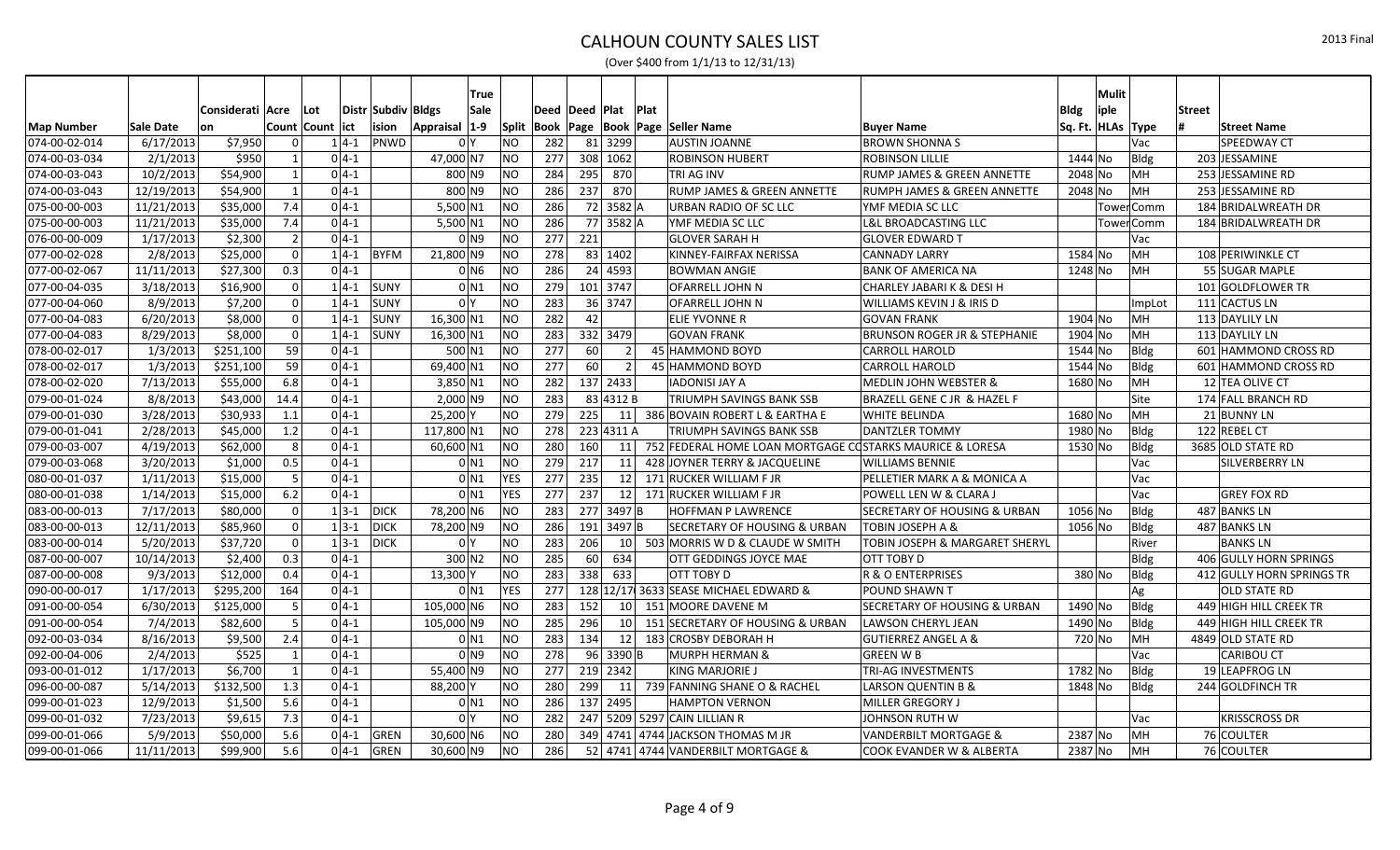|                   |            |                  |                          |                  |              |                    | True                 |            |                    |            |     |                 |                                                 |                                         |             | <b>Mulit</b> |        |               |                         |
|-------------------|------------|------------------|--------------------------|------------------|--------------|--------------------|----------------------|------------|--------------------|------------|-----|-----------------|-------------------------------------------------|-----------------------------------------|-------------|--------------|--------|---------------|-------------------------|
|                   |            | Considerati Acre |                          | ∣Lot             |              | Distr Subdiv Bldgs | Sale                 |            | Deed   Deed   Plat |            |     | Plat            |                                                 |                                         | <b>Bldg</b> | iple         |        | <b>Street</b> |                         |
| <b>Map Number</b> | Sale Date  | lon              |                          | Count Count lict |              | ision              | $ 1-9 $<br>Appraisal |            |                    |            |     |                 | Split   Book   Page   Book   Page   Seller Name | <b>Buyer Name</b>                       | Sq. Ft. I   | HLAs Type    |        |               | <b>Street Name</b>      |
| 099-00-02-020     | 8/16/2013  | \$27,800         | 6.6                      |                  | $0 4-1 $     | RGWD               | $1,300$ N1           | <b>NO</b>  | 283                | 219        |     |                 | <b>GOLDING LILLIAN</b>                          | COLLINS MICHAEL J & PAULA T             | 700 No      |              | MH     |               | 62 RIDGEWOOD CT         |
| 103-00-00-041     | 12/10/2013 | \$67,000         |                          |                  | $1 4-1$      | <b>HOUS</b>        | 52,400 N1            | <b>NO</b>  | 286                | 143 4266   |     |                 | <b>CALHOUN COUNTY &amp;</b>                     | <b>FARMAN GUY J &amp;</b>               | 2491 No     |              | Bldg   |               | 22 EDGEWOOD DR          |
| 103-00-00-049     | 2/19/2013  | \$16,000         |                          |                  | $1 4-1$      | <b>HOUS</b>        | 0 <sup>N</sup>       | <b>NO</b>  | 278                | 140 4265 B |     |                 | <b>BRIGMAN BRYANT</b>                           | <b>DOAN HOLLIE</b>                      |             |              | Vac    |               | EDGEWOOD DR             |
| 103-00-00-057     | 3/22/2013  | \$12,500         |                          |                  | $1 4-1$      | <b>HOUS</b>        | 0 <sup>1</sup>       | NO         | 281                | 83 4266    |     |                 | PEDINGS MELODY & WILLIAM                        | DON BLACKSTONE CONSTRUCTION             |             |              | Vac    |               | <b>EDGEWOOD DR</b>      |
| 104-00-02-019     | 4/24/2013  | \$4,400          |                          |                  | $1 4-1 $     | BKHL               | 0 N1                 | <b>NO</b>  | 280                | 168 4099   |     |                 | NET PROPERTIES LLC                              | SALAZAR MARC A                          |             |              | Vac    |               | <b>HUNTERS TRACE RD</b> |
| 104-00-02-020     | 2/6/2013   | \$10,000         |                          |                  | $1 4-1$      | <b>BKHL</b>        | 0 N1                 | <b>NO</b>  | 277                | 345 4099   |     |                 | <b>NET PROPERTIES LLC</b>                       | <b>SALAZAR MARC A</b>                   |             |              | Vac    |               | <b>HUNTERS TRACE RD</b> |
| 104-00-02-021     | 2/6/2013   | \$10,000         |                          |                  | $1 4-1 $     | BKHL               | $0$ N1               | <b>NO</b>  | 277                | 345 4099   |     |                 | <b>NET PROPERTIES LLC</b>                       | SALAZAR MARC A                          |             |              | Vac    |               | <b>HUNTERS TRACE RD</b> |
| 104-00-02-060     | 4/17/2013  | \$95,000         |                          |                  | $1 4-1 $     | BKHL               | 110,800              | ΝO         | 280                | 101        |     | 11              | 967 CARR MICHAEL                                | <b>FLUDD KEVIN A</b>                    | 1564 No     |              | Bldg   |               | 297 LADY ASHLEY DR      |
| 104-00-02-080     | 10/17/2013 | \$26,000         |                          |                  | $1 4-1 $     | <b>BKHL</b>        | $0$ N <sub>6</sub>   | <b>NO</b>  | 285                | 166 3755   |     |                 | <b>HARRIS ARLETHA</b>                           | <b>ASSOCIATES FIRST CAPITAL MTG</b>     | 1152 No     |              | MН     |               | 157 LADY ASHLEY DR      |
| 104-00-02-095     | 4/4/2013   | \$5,500          |                          |                  | $1 4-1 $     | BKHL               | 0 <sup>1</sup>       | <b>NO</b>  | 280                | 63 3533    |     |                 | <b>SHULER JAN</b>                               | <b>AUXIER ROGER L</b>                   |             |              | ImpLot |               | 37 LADY ASHLEY          |
| 104-00-02-098     | 8/7/2013   | \$5,500          |                          |                  | $1 4-1$      | BKHL               | $0$ <sub>N1</sub>    | NO         | 287                | 126 3533   |     |                 | <b>SHULER JAN</b>                               | <b>CARRILLO MIRAMONKS ALFREDO &amp;</b> |             |              | Vac    |               | LADY ASHLEY DR          |
| 104-00-02-119     | 9/19/2013  | \$34,000         |                          |                  | $1 4-1$      | BKHL               | 14,400               | NO         | 284                |            |     |                 | 186 3755 3756 MITCHELL JIMMY LEE & BRENDA       | <b>GIBBES LAND CO LP</b>                | 2016 No     |              | MH     |               | 252 LADY ASHLEY DR      |
| 104-00-03-009     | 10/2/2013  | \$105,000        |                          |                  | $0 4-1 $     |                    | 104,800 N9           | <b>NO</b>  | 286                | 122        |     | 10 <sup>1</sup> | 430 FIRST CITIZENS BANK AND TRUST               | <b>WETHERELL LAURA</b>                  | 1840 No     |              | Bldg   |               | 749 CALHOUN RD          |
| 105-00-00-006     | 4/17/2013  | \$15,000         |                          |                  | $0 4-1 $     |                    | 40,800 N1            | NO         | 280                | 78         |     |                 | <b>WALLING CAPERS M</b>                         | <b>KNOTT C RYAN</b>                     | 1000 No     |              | Bldg   |               | 543 CALHOUN RD          |
| 106-00-02-010     | 12/10/2013 | \$185,000        |                          |                  | $0 4-1$      |                    | 184900               | <b>NO</b>  | 286                | 212 3322   |     |                 | <b>BOYLE CHARLES L JR &amp; KATHRYN P</b>       | <b>FANNING SHANE O &amp; RACHEL M</b>   | 2560 No     |              | Bldg   |               | 348 COPPERHEAD RD       |
| 106-00-02-010     | 12/10/2013 | \$185,000        |                          |                  | $0 4-1$      |                    | 184900 N9            | <b>NO</b>  | 286                | 210 3322   |     |                 | <b>BOYLE CHARLES L JR &amp; KATHRYN P</b>       | <b>BOYLE KATHRYN P</b>                  | $2560$ No   |              | Bldg   |               | 348 COPPERHEAD RD       |
| 106-00-02-040     | 8/22/2013  | \$48,000         | $\overline{\phantom{0}}$ |                  | $0 4-1$      |                    | 115,700 N1           | <b>NO</b>  | 283                | 300        |     |                 | <b>CONGAREE BAPTIST</b>                         | <b>SIKES SIMPSON</b>                    | 1880 No     |              | Bldg   |               | 999 OLD BELLEVILLE RD   |
| 107-00-00-038     | 3/28/2013  | \$87,000         | 48.8                     |                  | $0 4-1 $     |                    | 0 N1                 | <b>YES</b> | 279                | 219 5257   |     |                 | <b>DAVIS KATHY</b>                              | RHENEY JOHN W III                       |             |              | Ag     |               | <b>SIKES POND RD</b>    |
| 108-00-00-020     | 2/1/2013   | \$23,550         | 9.4                      |                  | $0 4-1$      |                    | $0$ N <sub>2</sub>   | <b>YES</b> | 277                | 297 5257   |     |                 | <b>DAVIS KATHY</b>                              | SIKES JAMES M JR                        |             |              | River  |               |                         |
| 117-00-01-054     | 6/11/2013  | \$2,500          |                          |                  | $1 4-1$      | RGLK               | 85,100 N6            | NO.        | 281                | 269 2230   |     |                 | <b>SNELL SHONDA</b>                             | <b>GREEN TREE SERVICING LLC</b>         | 1276 No     |              | Bldg   |               | 162 RIDGELAKE CR        |
| 117-00-01-054     | 7/12/2013  | \$69,800         |                          |                  | $1 4-1 $     | <b>RGLK</b>        | 85,100 N9            | <b>NO</b>  | 283                | 121 2230   |     |                 | <b>GREEN TREE SERVICING LLC</b>                 | RAVENELL DELPHINE                       | 1276 No     |              | Bldg   |               | 162 RIDGELAKE CR        |
| 117-00-01-100     | 5/12/2013  | \$25,000         |                          |                  | $1 4-1 $     | <b>RGLK</b>        | 0 <sup>1</sup>       | NO         | 281                | 69 4115 B  |     |                 | <b>WHATLEY DOTTIE A</b>                         | <b>BULL ARTIE SR &amp; BETTY P</b>      |             |              |        |               | 50 RANDOLPH             |
| 117-00-01-105     | 3/22/2013  | \$84,000         | 3.5                      |                  | $0 4-1$      |                    | 128,900              | NO.        | 279                | 171 4472   |     |                 | THOMAS JULIAN L & TAMMEE R                      | <b>CLAYTON ADAM HARVEY</b>              | 2192 No     |              | Bldg   |               | 1386 CALHOUN RD         |
| 117-13-00-012     | 3/7/2013   | \$30,000         |                          |                  | $1 2-1 $     |                    | $50,000$ N6          | ΝO         | 279                | 132        | 55  |                 | <b>WALKER JAMES &amp; VERNETTA</b>              | THE BANK OF NY MELON TRUSTEES           | 1275 No     |              | Bldg   |               | 306 JOHNSON AVE         |
| 117-13-00-012     | 4/4/2013   | \$19,000         | U                        |                  | $1 2-1$      |                    | 50,000 N1            | <b>NO</b>  | 280                | 53         |     | 55              | THE BANK OF NY MELON TRUSTEES                   | JACOBS CLARENCE & ERDY MAE              | 1275 No     |              | Bldg   |               | 306 JOHNSON AVE         |
| 118-07-04-012     | 2/1/2013   | \$20,000         |                          |                  | $2 4-1 $     | <b>CLAC</b>        | 38,200 N1            | <b>NO</b>  | 277                | 293 2552   |     |                 | <b>HICKSON SAMUEL</b>                           | <b>GOVAN FRANK</b>                      | 1176 No     |              | Bldg   |               | 112 FLOWER ST           |
| 118-08-07-006     | 8/21/2013  | \$17,500         | 1.8                      |                  | $0 4-1$      |                    | $2,800$ N1           | <b>NO</b>  | 283                | 274        |     |                 | <b>EAGAR CYNTHIA L</b>                          | MITCHELL JIMMIE LEE &                   |             |              |        |               | <b>EAGER</b>            |
| 118-08-07-007     | 8/21/2013  | \$17,500         |                          |                  | $0 4-1 $     |                    | $0$ N <sub>1</sub>   | <b>NO</b>  | 283                | 274        |     |                 | <b>EAGAR CYNTHIA L</b>                          | MITCHELL JIMMIE LEE &                   | 980 No      |              | MH     |               | 122 EAGER               |
| 118-08-08-005     | 7/24/2013  | \$47,900         |                          |                  | $1 4-1 $     |                    | 50,300               | NO         | 282                | 252        |     |                 | <b>EZEKIEL LUCILLE C</b>                        | SMITH MARION J JR & PAMELA G            | 1344 No     |              | Bldg   |               | 108 SENTOOWAN RD        |
| 118-09-09-010     | 5/31/2013  | \$125,000        |                          |                  | $1 2-1$      |                    | 123,200 N1           | <b>NO</b>  | 281                | 189        |     |                 | <b>FURTICK WILLIE F</b>                         | DUCKSON WILLIAM E &                     | 2720 Yes    |              | Bldg   |               | 1105 BRIDGE ST          |
| 118-09-09-010.01  | 5/31/2013  | \$125,000        |                          |                  | $0 2-1$      |                    | 8,400 N1             | <b>NO</b>  | 281                | 189        |     |                 | <b>FURTICK WILLIE F</b>                         | <b>DUCKSON WILLIAM E &amp;</b>          | 8400 Yes    |              | Comm   |               | $102$ HERLONG AVE       |
| 118-09-09-038     | 2/4/2013   | \$900            |                          |                  | $1 2-1 $     |                    | 0 N9                 | ΝO         | 278                | 94         |     |                 | 4 101 HOPKINS DASHA HEIRS OF                    | HILL MARION & YOLANDA                   |             |              | Vac    |               | <b>CALHOUN RD</b>       |
| 118-10-08-004     | 1/17/2013  | \$1,050          |                          |                  | $1 2-1$      |                    | 0 N9                 | <b>NO</b>  | 277                | 202        |     |                 | HILL MARION & YOLANDA                           | HILL MARION & YOLANDA                   |             |              | Vac    |               | <b>LIBERTY ST</b>       |
| 118-10-12-005     | 4/19/2013  | \$40,000         |                          |                  | $1 2-1$      |                    | 31,100               | NO         | 280                | 125        |     |                 | JEFFCOAT DOROTHY O ET AL                        | <b>HIPP KATHERINE</b>                   | 2531 No     |              | Bldg   |               | 1208 BRIDGE ST          |
| 118-10-16-008     | 3/1/2013   | \$60,000         |                          |                  | $1 2-1$      |                    | 66,700               | <b>NO</b>  | 278                | 189        |     |                 | RIDGEWAY RANDY & TUTTLE JUDY                    | HAIR JOYCE W                            | 1767 No     |              | Bldg   |               | 1314 BRIDGE ST          |
| 118-10-16-008     | 3/1/2013   | \$60,000         |                          |                  | $1 \, 2 - 1$ |                    | 66,700 N2            | ΝO         | 279                | 43         |     |                 | HAIR JOYCE W                                    | DYCHES G BRUCE & DANA D                 | 1767 No     |              | Bldg   |               | 1314 BRIDGE ST          |
| 118-13-04-007     | 3/28/2013  | \$162,000        |                          |                  | $1 2-1 $     | <b>VALY</b>        | 121,500              | NO         | 279                | 301        | 946 |                 | MCLAUCHLIN JOHN E                               | <b>WALTZ JENNIFER E</b>                 | 2188 No     |              | Bldg   |               | 203 BROOK DR            |
| 118-13-05-017     | 10/23/2013 | \$141,000        |                          |                  | $1 \, 2 - 1$ |                    | 97,000               | NO         | 285                | 135        |     |                 | 11 194 BEASON BRANDY K                          | <b>BLEDSOE DEREK E</b>                  | 1694 No     |              | Bldg   |               | 316 PINE HILL RD        |
| 118-13-05-018     | 9/20/2013  | \$75,000         | U                        |                  | $1 2-1$      |                    | 41,900 Y             | <b>NO</b>  | 284                | 202        |     |                 | WOODBERY EUGENE T JR & SALLY F                  | <b>FRYER DONALD E</b>                   | 1066 No     |              | Bldg   |               | 315 PINE HILL RD        |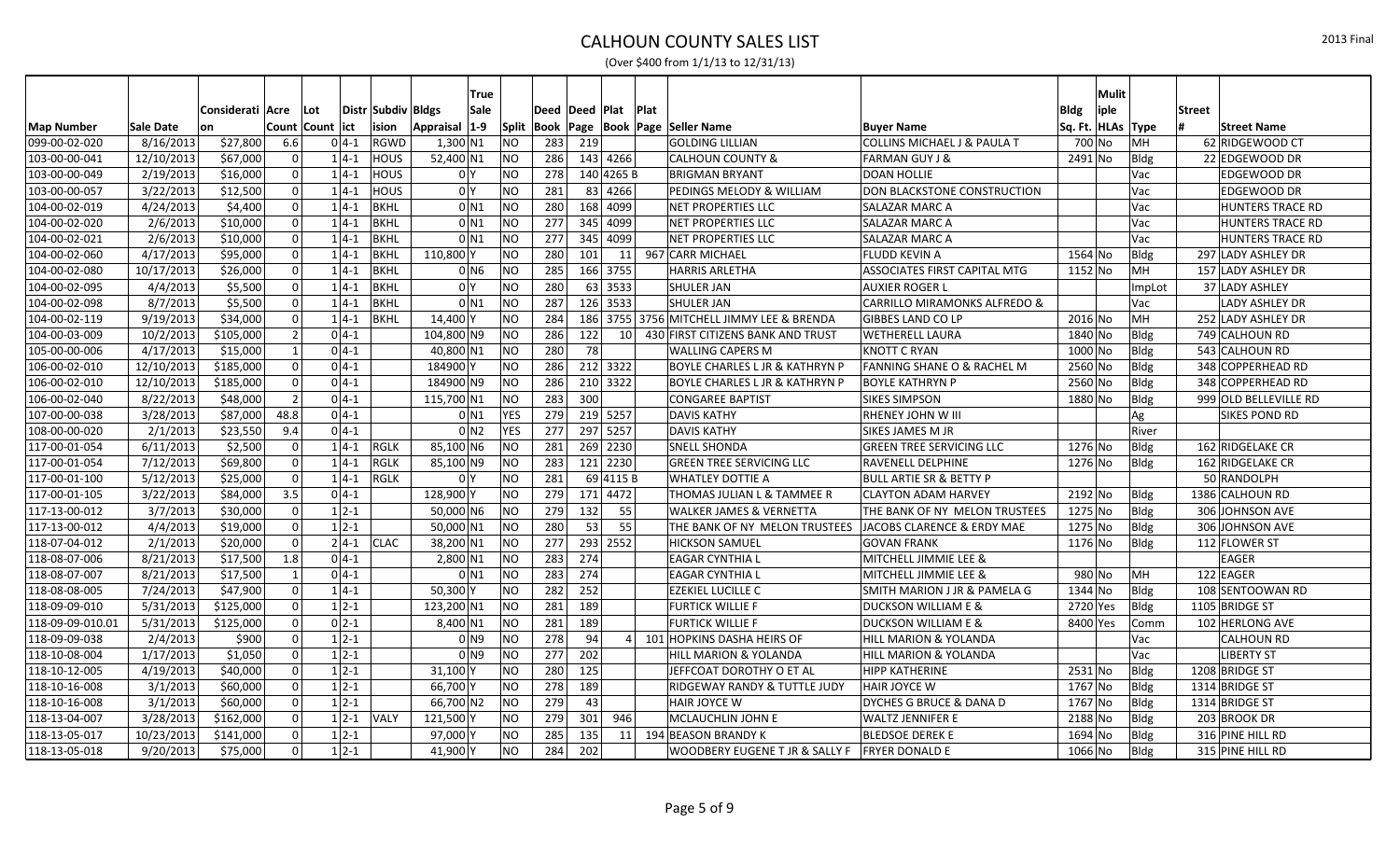|                   |            |                  |          |                  |              |                    | <b>True</b>                |                |                |                |                 |                                                 |                                      |                   | <b>Mulit</b> |                 |               |                       |
|-------------------|------------|------------------|----------|------------------|--------------|--------------------|----------------------------|----------------|----------------|----------------|-----------------|-------------------------------------------------|--------------------------------------|-------------------|--------------|-----------------|---------------|-----------------------|
|                   |            | Considerati Acre |          | l Lot            |              | Distr Subdiv Bldgs | Sale                       |                | Deed Deed Plat |                |                 | <b>Plat</b>                                     |                                      | Bldg              | iple         |                 | <b>Street</b> |                       |
| <b>Map Number</b> | Sale Date  | lon              |          | Count Count lict |              | ision              | Appraisal 1-9              |                |                |                |                 | Split   Book   Page   Book   Page   Seller Name | <b>Buyer Name</b>                    | Sq. Ft. HLAs Type |              |                 |               | <b>Street Name</b>    |
| 118-13-05-020     | 5/5/2013   | \$89,500         |          |                  | $2 2-1 $     |                    | 77,100 Y                   | NO             | 281            |                | 6 4094 B        | <b>FARMER JUSTIN B</b>                          | <b>NEEZEL BRIAN A</b>                | 1140 No           |              | Bldg            |               | 311 PINE HILL RD      |
| 118-13-06-016     | 9/18/2013  | \$15,000         |          |                  | $1 2-1$      |                    | 0 <sub>N9</sub>            | NO             | 285            | 66             |                 | <b>BLANTON MONTY V</b>                          | <b>PICKNEY MARVIN</b>                |                   |              | Vac             |               | <b>SAMUELS TR</b>     |
| 118-14-01-014     | 3/27/2013  | \$45,000         |          |                  | $1 2-1$      |                    | 64,200 N1                  | NO             | 279            |                | 231 2760        | <b>INABINET RUFUS LLC</b>                       | MICHAEL INABINET LLC                 |                   |              | 3820 Store Comm |               | 407 HARRY C RAYSOR DR |
| 118-14-08-018     | 9/30/2013  | \$18,000         | $\Omega$ |                  |              | $1 2-1$ TUCK       | 48,600 N9                  | NO             | 284            | 297            | 9               | 471 FIRST RELIANCE BANK                         | <b>BULL DONALD</b>                   | $1014$ No         |              | Bldg            |               | 101 TUCKER MILL CR    |
| 118-15-07-010     | 4/16/2013  | \$2,100          |          |                  | $1 2-1$      |                    | 0 <sup>1</sup>             | N              | 280            | 51             |                 | <b>BOZARD LEE N</b>                             | <b>WHITMIRE ANGIE G</b>              |                   |              | Vac             |               |                       |
| 118-15-09-001     | 6/13/2013  | \$35,000         |          |                  | $1 2-1$      |                    | 118,000 N6                 | NO             | 282            | 12             |                 | <b>MCKENZIE ROBERT S</b>                        | <b>FEDERAL NATIONAL MORTGAGE</b>     | 3782 No           |              | Bldg            |               | 202 CHURCH ST         |
| 118-16-01-006     | 2/5/2013   | \$48,000         |          |                  | $1 2-1$      |                    | 53,400                     | N <sub>O</sub> | 277            |                | 341 2676        | <b>GILFORD LEWIS JR</b>                         | <b>HUGGINS DEMORIO M R</b>           | $1203$ No         |              | Bldg            |               | 117 UPPER MULLER ST   |
| 118-16-06-002     | 7/24/2013  | \$3,900          | U        |                  | $2 2-1 $     |                    | 0 <sup>1</sup>             | <b>NO</b>      | 282            | 245            |                 | <b>VERNON E D</b>                               | O'UHURU SAKINA P &                   |                   |              | Vac             |               | <b>DAVIS ST</b>       |
| 118-16-10-001     | 1/18/2013  | \$3,700          |          |                  | $1 2-1 $     |                    | $32,100$ N9                | N <sub>O</sub> | 277            | 226            |                 | 92 MOSS ROLAND                                  | <b>VERNON ERNEST</b>                 | 1203 No           |              | Bldg            |               | 214 AGNES ST          |
| 119-16-05-007     | 9/26/2013  | \$75,812         |          |                  | $1 2-1$      | <b>LEWS</b>        | 98,500 N6                  | N <sub>O</sub> | 284            | 278            | 10 <sup>1</sup> | 69 REED RENEE S                                 | <b>REED JAMES R JR</b>               | 1906 No           |              | Bldg            |               | 114 AZALEA DR         |
| 120-00-02-030     | 11/19/2013 | \$21,750         | 15       |                  | $0 4-1$      |                    | $0 \overline{\mathsf{N2}}$ | NO             | 286            |                | $31$ 5298       | <b>GENE SMITH - PR DIANE E SMITH</b>            | <b>CRAWFORD MARIAN SMITH L &amp;</b> |                   |              | Ag              |               | PONDEROSA RD          |
| 122-00-02-053     | 4/19/2013  | \$12,000         | 2.5      |                  | $0 4-1 $     |                    | 0 <sup>Y</sup>             | N <sub>O</sub> | 280            | 111            | 9 <sup>1</sup>  | 200 BROWDER LAWTON PARRISH                      | COUNTY LINE PROCESSING INC           |                   |              | Site            |               | 118 PASTURE LN        |
| 126-00-00-052     | 9/19/2013  | \$60,000         | 20       |                  | $0 4-1 $     |                    | $0$ <sub>N1</sub>          | <b>NO</b>      | 284            |                | 204 4809        | <b>TYLER PHILLIP A SR</b>                       | <b>BONNETTE GERALD WAYNE &amp;</b>   |                   |              | Ag              |               | <b>BELLEVILLE RD</b>  |
| 127-00-03-021     | 7/26/2013  | \$167,000        |          |                  | $1 4-1 $     | <b>CLCC</b>        | 142,800                    | N <sub>O</sub> | 282            | 256            |                 | 11 113 RUCKER ANGELA & GARY MICKO               | <b>MARTIN JANICE H</b>               | 1773 No           |              | Bldg            |               | 116 PHILLIPS CT       |
| 128-00-00-028     | 8/7/2013   | \$195,000        | $\Omega$ |                  | $1 4-1$      | <b>DRFD</b>        | 174,200 Y                  | N <sub>O</sub> | 283            |                | 86 2059         | <b>KITTRELL DONNIE D</b>                        | <b>GRIFFITH JAMES E</b>              | 1926 No           |              | Bldg            |               | 111 PATRIOT DR        |
| 128-00-00-041     | 3/22/2013  | \$5,000          |          |                  | $1 4-1$      | DRFD               | 0 <sup>1</sup>             | <b>NO</b>      | 280            |                | 171 2059        | <b>CONTRERAS ROBERTO A</b>                      | <b>MILLER TIMOTHY L</b>              |                   |              | Vac             |               | <b>DEER TRAIL</b>     |
| 129-00-00-006     | 12/6/2013  | \$271,000        | 4.5      |                  | $0 4-1 $     |                    | 247,200Y                   | NO             | 286            |                |                 | 167 3973B 760 TINDALL HENRY B                   | <b>WAGNER KYLE &amp; DIANA JOY</b>   | 4273 No           |              | Bldg            |               | 62 DOGWOOD AC TR      |
| 130-00-00-038     | 4/11/2013  | \$75,000         | 1.8      |                  | $0 2-0$      |                    | 0 N1                       | <b>YES</b>     | 280            |                | 106 5281        | WANNAMAKER WESLEY K ET AL                       | MIDDLING COTTON COMPANY              |                   |              | Comm            |               |                       |
| 130-00-00-039     | 4/11/2013  | \$75,000         | 8.2      |                  | $0 2-1 $     |                    | $0$ N <sub>1</sub>         | NO             | 280            |                | 106 5281        | WANNAMAKER WESLEY K ET AL                       | <b>MIDDLING COTTON COMPANY</b>       |                   |              | Comm            |               |                       |
| 130-01-02-001     | 10/14/2013 | \$25,000         | $\Omega$ |                  | $2 2-1 $     |                    | $21,000$ Y                 | NO             | 287            | 283            | <sup>6</sup>    | 3 PETERSON-ALSTON WENDOLYN T                    | <b>SMITH JOSEPH</b>                  | 775 No            |              | Bldg            |               | 114 ORIOLE CR         |
| 130-01-06-016     | 4/29/2013  | \$23,000         | $\Omega$ |                  | $3 2-1 $     |                    | 34,500 Y                   | NO             | 280            | 214            | 6 <sup>1</sup>  | <b>3 WISE FRANKLIN T</b>                        | <b>FRYER DONALD EUGENE</b>           | 833 No            |              | Bldg            |               | 115 HARRY C RAYSOR DR |
| 130-01-06-022     | 8/30/2013  | \$42,000         |          |                  | $1 2-1$      |                    | 38,300                     | NO             | 284            | $\overline{1}$ |                 | <b>GLOVER ALFRED</b>                            | <b>IRICK WILLIE J</b>                | 700 No            |              | Bldg            |               | 139 MACK HILL ST      |
| 130-02-04-016     | 3/26/2013  | \$6,296          | $\Omega$ |                  | $1 2-1$      |                    | 13,400 N1                  | NO             | 280            | 190            |                 | <b>ATLANTIC FINANCIAL SERVS INC</b>             | PINCKNEY NORA & HEZEKIAH SR          | 1080 No           |              | Bldg            |               | 205 BAXTER ST         |
| 130-02-05-002     | 9/18/2013  | \$15,000         | U        |                  | $1 \, 2 - 1$ |                    | 0 N9                       | NO             | 285            | 66             |                 | <b>BLANTON MONTY</b>                            | <b>PINCKNEY MARVIN</b>               |                   |              | Vac             |               | 216 BAXTER ST         |
| 130-02-05-004     | 1/17/2013  | \$850            | $\Omega$ |                  | $1 2-1$      |                    | $0$ N <sub>1</sub>         | NO             | 277            | 212            |                 | <b>FELDER FRANCES (DAVID)</b>                   | <b>PICKNEY MARVIN</b>                |                   |              | Vac             |               | <b>TROTTER ST</b>     |
| 130-02-05-005     | 7/24/2013  | \$2,250          |          |                  | $3 2-1 $     |                    | 2.500                      | NO             | 282            | 250            |                 | <b>RANDOLPH THOMAS JR</b>                       | <b>PINCKNEY MARVIN</b>               | 800 No            |              | Bldg            |               | 208 BAXTER ST         |
| 130-02-05-006     | 9/18/2013  | \$15,000         | $\Omega$ |                  | $2 2-1 $     |                    | 0 N9                       | <b>NO</b>      | 285            | 66             |                 | <b>BLANTON MONTY V</b>                          | <b>PINCKNEY MARVIN</b>               |                   |              | Vac             |               | 208 BAXTER ST         |
| 130-02-05-008     | 9/18/2013  | \$15,000         |          |                  | $1 2-1 $     |                    | 24,400 N9                  | NO             | 285            | 66             |                 | <b>BLANTON MONTY</b>                            | <b>PINCKNEY MARVIN</b>               | 769 No            |              | Bldg            |               | 212 BAXTER ST         |
| 130-02-05-016     | 9/18/2013  | \$15,000         | $\Omega$ |                  | $1 2-1 $     |                    | $0$ N <sub>9</sub>         | <b>NO</b>      | 285            | 65             |                 | <b>BLANTON MONTY V</b>                          | <b>PINCKNEY MARVIN</b>               |                   |              | Vac             |               | <b>TROTTER ST</b>     |
| 130-02-05-017     | 9/18/2013  | \$15,000         |          |                  | $1 2-1 $     |                    | 0 N9                       | NO             | 285            | 66             |                 | <b>BLANTON MONTY</b>                            | <b>PINCKNEY MARVIN</b>               |                   |              | Vac             |               | 212 BAXTER ST         |
| 130-03-02-007     | 10/23/2013 | \$6,500          | $\Omega$ |                  | $2 2-1 $     |                    | 0 <sup>1</sup>             | <b>NO</b>      | 285            |                | 234 5311        | <b>SMOKE JACK A ET AL</b>                       | JERAMY SIGHTLER CBC HOMES            |                   |              | Vac             |               | RICHLAND AVE          |
| 130-03-05-004     | 4/8/2013   | \$65,000         |          |                  | $1 2-1 $     |                    | 82,400 N1                  | NO             | 279            | 330            | 1               | <b>1 ARTHUR STATE BANK</b>                      | FIECH RACHEL BAIR & TED              | 2138 No           |              | Bldg            |               | 3105 BRIDGE ST        |
| 130-03-05-020     | 12/30/2013 | \$115,000        | $\Omega$ |                  | $1 2-1$      |                    | $0$ N <sub>1</sub>         | NO             | 286            | 313            | 12              | 66 GAR COMPANY LLC                              | <b>WHETSTONE JUSTIN A</b>            | 1305 No           |              | Bldg            |               | 121 LEXINGTON AVE     |
| 130-03-06-021     | 1/23/2013  | \$21,850         |          |                  | $1 2-1 $     |                    | 35,400 N9                  | NO             | 277            | 328            |                 | FEDERAL NATIONAL MORTGAGE ASSNHYC FINANCIAL LLC |                                      | 1628 No           |              | Bldg            |               | 3003 BRIDGE ST        |
| 130-03-06-021     | 11/25/2013 | \$21,850         | $\Omega$ |                  | $1 2-1$      |                    | 35,400 N9                  | NO             | 286            | 63             |                 | <b>HYC FINANCIAL LLC</b>                        | <b>AMERICAN IRA LLC</b>              | $1628$ No         |              | Bldg            |               | 3003 BRIDGE ST        |
| 130-03-10-004     | 6/13/2013  | \$216,000        |          |                  | $1 2-1 $     |                    | 184,000                    | <b>NO</b>      | 281            | 264            |                 | 10 693 STONE TERRELL L & CLARA C                | <b>PERROW STEWART M</b>              | 2801 No           |              | Bldg            |               | 310 DANTZLER ST       |
| 130-04-01-003     | 12/5/2013  | \$21,050         |          |                  | $1 2-1 $     |                    | $2,000 \, \text{N2}$       | <b>NO</b>      | 286            |                | 109 4349a       | AQUINO LIGAYA Z ET AL                           | AQUINO LIGAYA Z ET AL                |                   |              | Fence           |               | <b>DANTZLER ST</b>    |
| 130-04-02-015     | 12/11/2013 | \$74,000         |          |                  | $1 2-1$      |                    | 57,500                     | <b>NO</b>      | 286            | 227            |                 | 2 144 BRANDENBURG W BURRELL                     | <b>BOYLE KATHRYN P</b>               | 1119 No           |              | <b>Bldg</b>     |               | 407 BUTLER ST         |
| 130-04-03-003     | 12/17/2013 | \$210,110        |          |                  | $2 2-1 $     |                    | 114,300 N6                 | <b>NO</b>      | 286            |                | 194 2375        | JOHNSON THOMAS E                                | U.S. BANK NA                         | 2272 No           |              | Bldg            |               | 412 BUTLER ST         |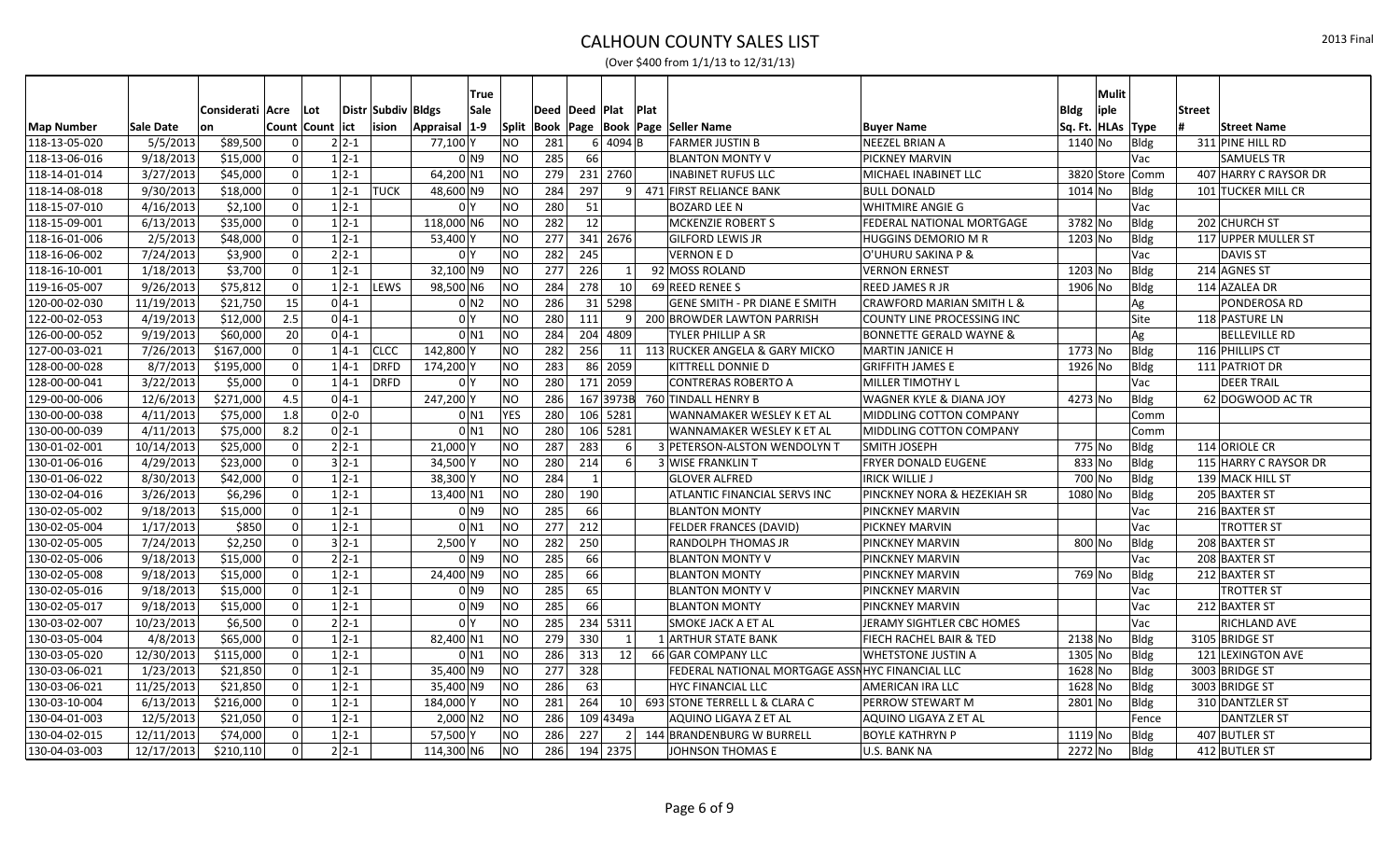|                   |            |                  |       |                  |          |                    | True               |            |                |     |                        |                |                                                      |                                          |                   | Mulit |             |               |                          |
|-------------------|------------|------------------|-------|------------------|----------|--------------------|--------------------|------------|----------------|-----|------------------------|----------------|------------------------------------------------------|------------------------------------------|-------------------|-------|-------------|---------------|--------------------------|
|                   |            | Considerati Acre |       | ∣Lot             |          | Distr Subdiv Bldgs | Sale               |            | Deed Deed Plat |     |                        | <b>Plat</b>    |                                                      |                                          | <b>Bldg</b>       | iple  |             | <b>Street</b> |                          |
| <b>Map Number</b> | Sale Date  | lon              |       | Count Count lict |          | ision              | $1-9$<br>Appraisal |            |                |     |                        |                | Split   Book   Page   Book   Page   Seller Name      | <b>Buyer Name</b>                        | Sq. Ft. HLAs Type |       |             |               | <b>Street Name</b>       |
| 130-04-03-019     | 10/16/2013 | \$35,000         |       | $\Omega$         | $1 2-1$  |                    | 40,200 N9          | <b>NO</b>  | 285            | 86  |                        | 2 <sup>1</sup> | 144 SECRETARY OF HOUSING AND URBAN FICEK RACHEL BAIR |                                          | 1128 No           |       | Bldg        |               | 417 PINE HILL RD         |
| 131-04-07-001     | 4/5/2013   | \$10,000         |       |                  | $1 2-1$  |                    | 19,300 N1          | NO         | 279            | 325 | $6 \mid$               |                | 3 HOOKER JEAN & JULIE BLACK                          | ALL IN ONE ENTERPRISES LLC               | 1209 No           |       | Bldg        |               | 102 BIN SITE RD          |
| 131-04-07-002     | 4/5/2013   | \$10,000         |       | $\Omega$         | $1 2-1$  |                    | 22,200 N1          | NO         | 279            | 325 | $6 \mid$               |                | <b>3 BLACK JULIE ANN</b>                             | ALL IN ONE ENTERPRISES LLC               | 1168 No           |       | Bldg        |               | 118 HARRY C RAYSOR DR    |
| 134-00-00-040     | 12/23/2013 | \$19,573         | 8.6   |                  | $0 4-1 $ |                    | 0 N2               | NO         | 286            |     | 289 3560               |                | <b>HERNDON IRVAN R JR</b>                            | <b>GREGORY RICHARD V &amp;</b>           |                   |       | Vac         |               | PURPLE MARTIN DR         |
| 145-00-02-011     | 5/10/2013  | \$100,000        | 70    |                  | $0 4-1 $ |                    | $0$ N <sub>6</sub> | <b>NO</b>  | 280            | 305 |                        |                | <b>BRAGG WALTER LOU</b>                              | WANNAMAKER LUTHER B III                  |                   |       | Ag          |               | 59 BEACON LIGHT          |
| 150-00-00-042     | 6/13/2013  | \$215,460        | 50.7  |                  | $0 1-0$  |                    | 0 N1               | NO         | 281            |     | 229 5289               |                | RHODES T M & GARRY M HUNT                            | <b>RILEY ROBERT H JR &amp;</b>           |                   |       | Ag          |               | <b>CAMERON RD</b>        |
| 150-00-00-043     | 6/13/2013  | \$215,460        | 6.2   |                  | $0 1-1 $ |                    | 0 N1               | NO         | 281            |     | 230 5289               |                | <b>RHODES T M &amp; GARRY M HUNT</b>                 | <b>RILEY ROBERT H JR &amp;</b>           |                   |       | Ag          |               | <b>CAMERON RD</b>        |
| 150-14-04-018     | 9/18/2013  | \$15,000         |       | $\Omega$         | $1 1-1 $ |                    | 0 N9               | <b>NO</b>  | 285            | 66  |                        | 3 <sup>1</sup> | 203 BLANTON MONTY                                    | <b>PINCKNEY MARVIN</b>                   |                   |       | Vac         |               | <b>FIRST ST</b>          |
| 150-14-11-001     | 6/11/2013  | \$60,000         | 15    |                  | $0 1-1 $ |                    | 0 <sup>1</sup>     | NO         | 285            |     | 238 5312               |                | RAST P MICHEAL ET AL                                 | <b>CAMERON COTTON &amp; SEED COMPANY</b> |                   |       | Ag          |               | PINE ST                  |
| 150-14-11-002     | 5/1/2013   | \$38,000         | 9.5   |                  | $0 1-1 $ |                    | 0 I Y              | <b>NO</b>  | 282            | 98  |                        |                | RAST HEBER E JR & JOANNE KEEN                        | CAMERON COTTON & SEED CO. INC.           |                   |       | Ag          |               | <b>FIRST ST</b>          |
| 150-14-12-006     | 5/16/2013  | \$35,000         |       | $\Omega$         | $1 1-1$  |                    | 104,300 N1         | NO         | 281            |     |                        |                | 31 10/55 5105 PRICE JOHN WESNER SR &                 | <b>RAST ERIN E</b>                       | 2219 No           |       | Bldg        |               | 8198 OLD STATE RD        |
| 150-15-06-005     | 2/12/2013  | \$54,000         |       | $\Omega$         | $2 1-1 $ |                    | 125,000 N1         | NO         | 278            |     | 123 3033               |                | FEDERAL NATIONAL MORTGAGE ASSN DOAN TUNITA           |                                          | 3477 No           |       | Bldg        |               | 5309 CAMERON RD          |
| 151-00-00-052     | 5/10/2013  | \$67,800         | 3.2   |                  | $0 1-0$  |                    | 0 N1               | <b>YES</b> | 281            |     | 65 5286                |                | <b>RILEY ROBERT H JR &amp; III</b>                   | <b>HOLEMAN BRADLEY D &amp;</b>           |                   |       | Partial     |               | <b>GIN BAY RD</b>        |
| 155-00-00-004     | 8/9/2013   | \$161,250        | 2.2   |                  | $0 4-1$  |                    | 150,800            | NO         | 283            |     | 41 5291                |                | <b>HAIGLER MARJORIE G</b>                            | MCLELLAN JONATHON H                      | 2850 No           |       | Bldg        |               | 864 JERICHO RD           |
| 157-00-00-021     | 10/10/2013 | \$2,000          |       |                  | $0 4-1 $ |                    | 0 <sup>Y</sup>     | <b>NO</b>  | 285            |     | 1 5307                 |                | <b>BOZARD RONNIE L</b>                               | <b>MURPHY MARK ALLEN</b>                 |                   |       | Vac         |               | <b>SAINT JOHN RD</b>     |
| 157-00-00-042     | 3/1/2013   | \$125,000        |       |                  | $3 4-1$  |                    | 117,100            | <b>NO</b>  | 278            | 191 |                        | $\mathsf{R}$   | 256 CAMERON CHARGE                                   | <b>BRYANT BILLIE B</b>                   | 1858 No           |       | Bldg        |               | 8395 OLD STATE RD        |
| 157-00-00-047     | 10/10/2013 | \$35,550         | 11.9  |                  | $0 1-0$  |                    | $0$ N1             | <b>YES</b> | 284            |     | 345 5307               |                | OAK RIDGE FARMS LLC                                  | <b>MURPHY MARK ALLEN</b>                 |                   |       | Vac         |               | <b>SAINT JOHN RD</b>     |
| 157-00-00-048     | 10/10/2013 | \$5,000          | 4.9   |                  | $0 1-0$  |                    | 0 N1               | <b>YES</b> | 284            |     | $348 \overline{)5307}$ |                | RAST JESSIE C                                        | MURPHY MARK ALLEN                        |                   |       | Vac         |               | <b>SAINT JOHN RD</b>     |
| 157-03-00-002     | 2/4/2013   | \$25,000         | 40.9  |                  | $0 1-1$  |                    | 33,000 N6          | NO         | 278            | 195 |                        |                | <b>GODWIN RILEY L</b>                                | ELLOREE GIN COMPANY INC                  | 1496 No           |       | Bldg        |               | 8213 OLD STATE RD        |
| 157-03-00-009     | 7/12/2013  | \$156,000        |       | $\Omega$         | $1 1-1 $ |                    | 142,700            | NO         | 282            | 109 |                        |                | 11 213 SIKES SYLVIA                                  | RAST JESSE JR                            | 1648 No           |       | Bldg        |               | 8231 OLD STATE RD        |
| 158-00-00-002     | 7/5/2013   | \$61,318         | 28.8  |                  | $0 4-1 $ |                    | 0 N2               | NO         | 282            | 162 |                        |                | 938 12/18 POOSER JAMES W                             | POOSER WALTER K JR                       |                   |       | Ag          |               | <b>CAMERON RD</b>        |
| 158-00-00-084     | 7/5/2013   | \$18,681         | 8.8   |                  | $04-1$   |                    | $0$ N <sub>1</sub> | <b>YES</b> | 282            | 160 |                        |                | 12 182 POOSER JAMES W                                | POSTON TRACY W & HELEN R                 |                   |       | Ag          |               | <b>CAMERON RD</b>        |
| 165-00-00-002     | 11/21/2013 | \$81,000         | 2.4   |                  | $0 4-1 $ |                    | 109,900 N2         | NO         | 286            |     | $22 \mid 3713 \mid B$  |                | <b>CARROLL CAROLINE LIFE ESTATE</b>                  | <b>CARROLL CAROLINE LIFE ESTATE</b>      | 1680 No           |       | Bldg        |               | 1112 COLONEL THOMSON HWY |
| 165-00-00-018     | 11/20/2013 | \$12,000         | 3     |                  | $0 4-1$  |                    | 0 <sup>1</sup>     | <b>NO</b>  | 286            | 60  |                        |                | <b>HUI BOUZARD EVA</b>                               | <b>HANE JOHN W</b>                       |                   |       | Graves      |               | LONGSTREET RD            |
| 165-00-00-024     | 9/13/2013  | \$250,000        | 1.5   |                  | $0 4-1 $ |                    | 189,300 Y          | NO         | 284            | 95  | 4781                   |                | ARANT JAMES A III & MANDI H                          | <b>HANE DEIDERICK F</b>                  | 2318 No           |       | Bldg        |               | 865 TRUE BLUE RD         |
| 167-00-00-004     | 7/26/2013  | \$300,000        | 101.7 |                  | $0 4-1 $ |                    | 0 <sup>1</sup>     | NO         | 282            | 267 | $\mathbf{3}$           |                | 99 PETERKIN JULIA ET AL                              | <b>SHEALY LARRY O &amp; KAREN B</b>      |                   |       | Ag          |               | FT MOTTE RD              |
| 168-00-01-032     | 8/16/2013  | \$468,744        | 72.3  |                  | $0 4-1$  |                    | 0 N1               | NO         | 283            | 118 |                        |                | 29 MCMAHAN JOHNNY B                                  | <b>WATKINS RICHARD E</b>                 |                   |       | River       |               | WISE RD                  |
| 168-00-01-033     | 8/16/2013  | \$468,744        | 43.6  |                  | $0 4-1 $ |                    | 0 N1               | NO         | 283            | 118 |                        |                | 36 MCMAHAN JOHNNY B                                  | <b>WATKINS RICHARD E</b>                 |                   |       | River       |               | MOYE LN                  |
| 176-00-01-066     | 8/17/2013  | \$3,333          | 3.5   |                  | $0 4-1$  |                    | $0$ N <sub>1</sub> | <b>YES</b> | 284            |     | 123 5303               |                | <b>BUTLER THOMES</b>                                 | <b>POWER HOUSE OF JESUS INC</b>          |                   |       | Vac         |               | <b>FT MOTTE RD</b>       |
| 176-00-01-066     | 9/17/2013  | \$6,666          | 3.5   |                  | $0 4-1 $ |                    | $0$ N <sub>1</sub> | <b>YES</b> | 284            |     | 121 5303               |                | BUTLER ALLEN & JOHN                                  | POWER HOUSE OF JESUS INC                 |                   |       | Vac         |               | FT MOTTE RD              |
| 177-00-00-018     | 8/28/2013  | \$185,000        | ∍     |                  | $0 4-1 $ |                    | 158,500            | <b>NO</b>  | 283            |     | 320 2870               |                | MCABEE MARY FRANCES S                                | MOORE DORWIN T                           | 1966 No           |       | Bldg        |               | 156 CARSON RD            |
| 178-00-00-004     | 12/13/2013 | \$295,000        | 165   |                  | $0 4-1$  |                    | 0 <sup>N</sup>     | <b>NO</b>  | 286            | 300 |                        | 91             | 156 FIATP TIMBER LLC                                 | <b>AVENT JAMES B &amp; MICHELLE S</b>    |                   |       | Ag          |               | <b>VICE RD</b>           |
| 179-00-00-010     | 6/28/2013  | \$66,000         | 30    |                  | $0 4-1 $ |                    | 0 <sup>1</sup>     | <b>NO</b>  | 282            | 38  |                        |                | <b>GRESSETTE COMPANY L L C</b>                       | <b>HALFWAY SWAMP LLC</b>                 |                   |       | Ag          |               |                          |
| 181-00-02-052     | 9/6/2013   | \$500            |       | $\Omega$         | $14-1$   | <b>CRST</b>        | 53,500 N6          | <b>NO</b>  | 284            | 81  | 209                    |                | HAIR JACOB N & CAROLYN                               | FIRST CITIZENS BANK & TRUST CO           | 1287 No           |       | Bldg        |               | 39 STARLING LN           |
| 181-00-02-060     | 1/9/2013   | \$146,410        | 48.8  |                  | $0 4-1$  |                    | $0$ N1             | <b>YES</b> | 277            | 69  | 3460                   |                | <b>HOLMAN LEETA B</b>                                | KISSAN W KELLER                          |                   |       | Ag          |               | <b>CAMERON RD</b>        |
| 185-00-00-002     | 3/6/2013   | \$45,960         | 15.3  |                  | $0 4-1 $ |                    | 0 N2               | <b>NO</b>  | 278            |     | 229 4993               |                | DANTZLER MARGARET L &                                | <b>INABINET APRIL DANTZLER</b>           |                   |       | Ag          |               | <b>CARDINAL RD</b>       |
| 197-00-00-007     | 10/17/2013 | \$18,500         | 7.9   |                  | $0 4-1 $ |                    | 0 N 9              | <b>NO</b>  | 285            |     | $94$ 5249              |                | <b>FIRST CITIZENS BANK &amp; TRUST CO</b>            | <b>STILIANIDIS ELENI M</b>               |                   |       | Vac         |               | HUTTO POND RD            |
| 199-00-00-071     | 8/9/2013   | \$10,000         | 0.6   |                  | $0 4-1 $ |                    | 5,400 N1           | <b>YES</b> | 283            | 181 | 12 <sup>1</sup>        |                | 184 INABINET PHYLLIS Z ET AL                         | <b>GADBERRY JAMES E</b>                  | 936 No            |       | <b>Bldg</b> |               | 131 SHERLOCK RD          |
| 201-00-00-053     | 9/10/2013  | \$23,000         | 3.4   |                  | $0 4-1 $ |                    | 0 N9               | <b>NO</b>  | 284            |     | 143 2477               |                | MCFADDEN ESSIE & GEO KELLER                          | <b>HOUSEHOLD FINANCE CORP III</b>        |                   |       |             |               | 15 CARSON                |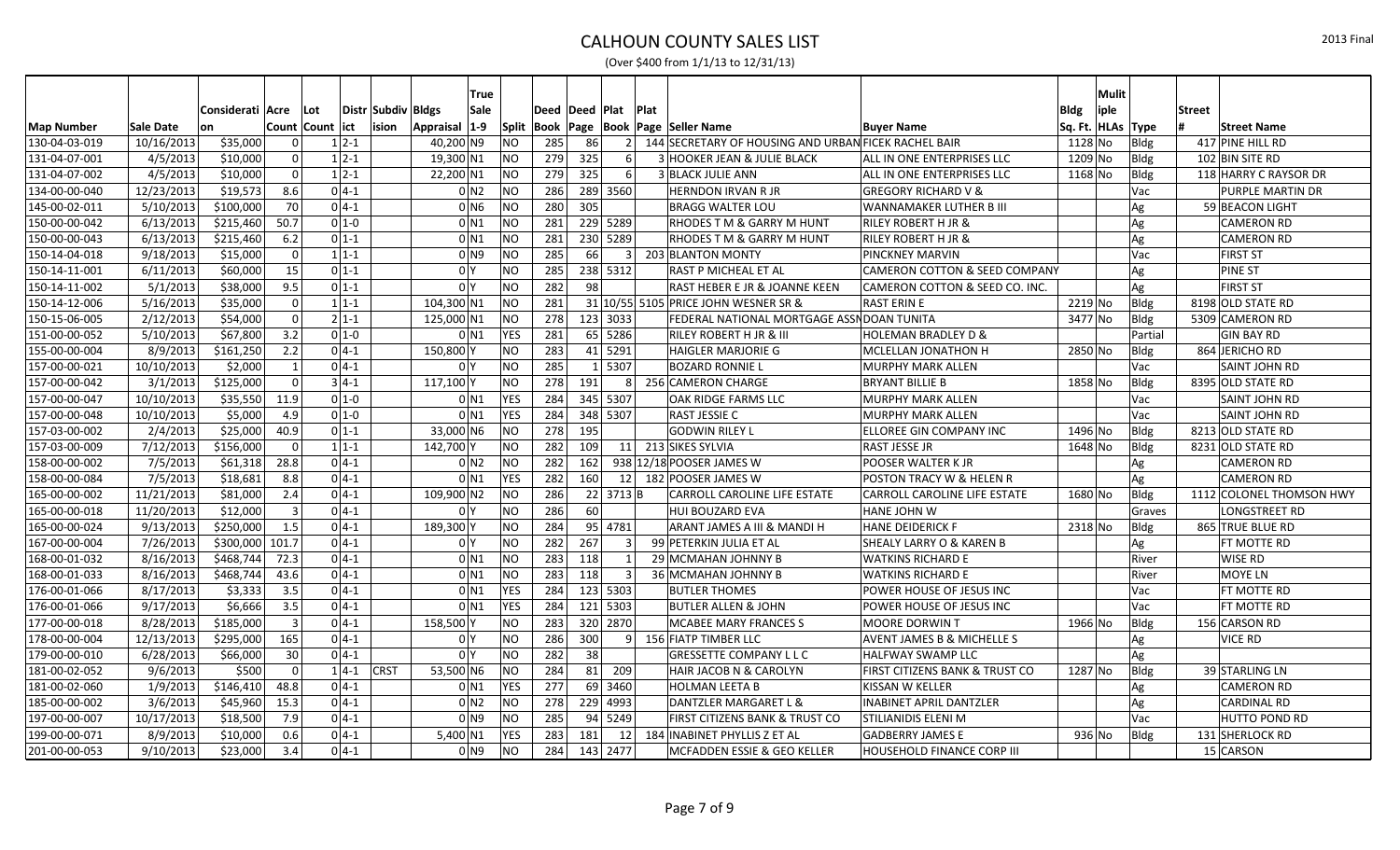|                   |            |                  |                  |          |                       | <b>True</b>         |                |                     |            |                       |                |                                         |                                           |                   | Mulit |                 |               |                         |
|-------------------|------------|------------------|------------------|----------|-----------------------|---------------------|----------------|---------------------|------------|-----------------------|----------------|-----------------------------------------|-------------------------------------------|-------------------|-------|-----------------|---------------|-------------------------|
|                   |            | Considerati Acre |                  | l Lot    | Distr  Subdiv   Bldgs | Sale                |                | Deed Deed Plat      |            |                       |                | <b>Plat</b>                             |                                           | Bldg              |       |                 | <b>Street</b> |                         |
| <b>Map Number</b> | Sale Date  | lon              | Count Count lict |          | ision                 | Appraisal 1-9       |                | Split   Book   Page |            |                       |                | <b>Book Page Seller Name</b>            | <b>Buyer Name</b>                         | Sq. Ft. HLAs Type | iple  |                 |               | <b>Street Name</b>      |
| 210-00-00-027     | 3/8/2013   | \$89,165         |                  | $0 4-1 $ |                       | 110,400 N6          | <b>NO</b>      | 279                 | 45         |                       |                | 10 186 NICKEL RICHARD M                 | THE BANK OF NEW YORK MELLON               | 1634 No           |       | Bldg            |               | 2369 MCCORDS FERRY RD   |
| 210-00-00-027     | 3/28/2013  | \$75,700         |                  | $0 4-1$  |                       | 110,400 N9          | <b>NO</b>      | 287                 | 27         |                       |                | 10 186 NICKEL RICHARD M                 | <b>RODRIGUEZ RUBEN</b>                    | 1634 No           |       | Bldg            |               | 2369 MCCORDS FERRY RD   |
| 213-00-00-006     | 1/17/2013  | \$6,100          | $6 \mid$         | $0 4-1 $ |                       | 0 N9                | NO             | 277                 | 200        |                       |                | <b>WALKER WILLIAM ROSCOE</b>            | <b>GATES ROY</b>                          |                   |       | Vac             |               | <b>THREE BRDIGES RD</b> |
| 213-00-00-007     | 2/4/2013   | \$5,000          |                  | $0 4-1$  |                       | $01$ N <sub>9</sub> | <b>NO</b>      | 278                 | 92         |                       |                | LAWRENCE MISSOURI HEIRS                 | <b>GATES ROY</b>                          |                   |       | Vac             |               | <b>THREE BRDIGES RD</b> |
| 215-00-00-043     | 7/23/2013  | \$22,000         |                  |          | $2 4-1 $ SPVL         | 0 <sup>Y</sup>      | N <sub>O</sub> | 282                 | 259        |                       |                | 11 546 FLYNN SHAUN M &                  | <b>TUCKER KYLE R &amp; ALINE A</b>        |                   |       | Vac             |               | <b>ALBERGOTTI LN</b>    |
| 215-00-00-061     | 11/22/2013 | \$10,000         |                  | $0 4-1 $ |                       | 0 <sup>N</sup>      | NO             | 286                 |            | 162 5107              |                | <b>BIRT JESSICA FAYE</b>                | <b>COPE-JOHE JENNIFER</b>                 |                   |       | Vac             |               | POND VIEW LN            |
| 216-00-00-005     | 5/14/2013  | \$187,200        | 36.1             | $0 4-1 $ |                       | $0$ N <sub>1</sub>  | NO             | 281                 | 197        |                       | 71             | 109 TOTHACER MARILYN F ET AL            | RAST EDWARD M JR                          |                   |       | Ag              |               | <b>BOOKHARDT RD</b>     |
| 217-00-00-001     | 5/14/2013  | \$187,200        | 36               | $0 4-1 $ |                       | $0$ N <sub>1</sub>  | NO             | 281                 | 197        |                       |                | 109 TOTHACER MARILYN F ET AL            | <b>RAST EDWARD M JR</b>                   |                   |       | Ag              |               | <b>BOOKHARDT RD</b>     |
| 218-00-00-015     | 10/11/2013 | \$66,000         |                  | $0 4-1 $ |                       | $8,600$ N1          | NO             | 285                 | 62         |                       |                | <b>CROSBY MARJORIE</b>                  | HOOKS BRIAN & AMANDA                      | 2052 No           |       | MH              |               | 231 VERNIEL RD          |
| 219-00-02-013     | 7/25/2013  | \$29,309         |                  | $1 4-1 $ | SNFM                  | $1,400$ Y           | NO             | 282                 |            | 273 3014              |                | <b>SCHOHN MICHELLE J</b>                | <b>BANKS KATHY N</b>                      | 1568 No           |       | MH              |               | 231 GARDEN LN           |
| 219-00-02-013     | 7/25/2013  | \$29,309         | $\Omega$         | $1 4-1$  | <b>SNFM</b>           | 19,600 Y            | NO             | 282                 |            | 273 3014              |                | <b>SCHOHN MICHELLE J</b>                | <b>BANKS KATHY N</b>                      | 1568 No           |       | MH              |               | 231 GARDEN LN           |
| 219-00-02-016     | 5/2/2013   | \$25,000         |                  | $1 4-1$  | <b>SNFM</b>           | $0$ N <sub>1</sub>  | NO             | 280                 |            | 291 1462              |                | SCOTT DANIEL JULIUS &                   | <b>SCOTT SHARON S &amp; BAKER ELMER L</b> | 720 No            |       | MH              |               | 205 GARDEN LN           |
| 219-00-02-033     | 11/25/2013 | \$50,000         | U                | $1 4-1$  | <b>SNFM</b>           | $3,000$ Y           | NO             | 286                 |            | 96 2895               |                | <b>COOPER JERRY L</b>                   | <b>CML INVESTMENTS INC</b>                | 1436 No           |       | MH              |               | 93 SANTEE LN            |
| 219-00-02-085     | 9/25/2013  | \$18,700         | $\Omega$         | $3 4-1 $ | <b>SNFM</b>           | 29,600 N9           | NO             | 285                 |            | 188 1655              |                | <b>SCBT</b>                             | <b>HERBERT TED N &amp; ADDIE J</b>        | 1464 No           |       | Bldg            |               | 122 FISH HOUSE LN.      |
| 219-00-02-087     | 3/28/2013  | \$225,000        | $\Omega$         | $1 4-1$  |                       | 192,600 Y           | NO             | 280                 | 15         |                       |                | 11 347 GARDNER ROSA                     | <b>ANDREWS BERRY &amp; DANA</b>           | 1930 No           |       | Bldg            |               | 17 DUFFERS LN           |
| 221-00-00-016     | 2/2/2013   | \$7,810          | 9.1              | $0 4-1 $ |                       | 0 N2                | <b>NO</b>      | 284                 |            | 29 1504               |                | <b>BODERICK JAMES ET AL</b>             | <b>BODERICK MCARTHUR</b>                  |                   |       | Ag              |               | <b>STOUDENMIRE DR</b>   |
| 222-14-00-004     | 4/15/2013  | \$250,000        | $\Omega$         | $14-1$   | LOWF                  | 0 <sup>Y</sup>      | NO             | 280                 |            | 43 3744               |                | <b>WILLIAMS RANGO F</b>                 | LITTLE GLENN A & PEGGY M                  | 1200 No           |       | Lake            |               | 103 STOUDENMIRE DR      |
| 230-00-01-001     | 5/13/2013  | \$234,699        |                  | $1 4-1 $ |                       | 116,100 N6          | NO             | 281                 | 266        |                       |                | 10 555 VANHOUTEN KEITH E                | <b>SECRETARY OF HOUSING AND</b>           | 2372 No           |       | Bldg            |               | 107 PINTAIL LN          |
| 230-00-01-001     | 12/23/2013 | \$67,981         | $\Omega$         | $1 4-1$  |                       | 116,100 N9          | NO             | 287                 | <b>120</b> |                       |                | 10 555 SECRETARY OF HOUSING AND         | <b>OHIO INVESTMENTS LLC</b>               | 2372 No           |       | Bldg            |               | 107 PINTAIL LN          |
| 230-00-01-003     | 5/2/2013   | \$42,500         |                  |          | $1 4-1 $ SNFM         | 25,000              | NO             | 280                 | 216        | 286                   |                | <b>SCOTT JOHNNY R</b>                   | <b>PERKINS ANDREW C &amp; CONSTANCE J</b> |                   |       | Gar             |               | <b>GARDEN LN</b>        |
| 230-00-02-037     | 3/29/2013  | \$21,000         | $\Omega$         | $1 4-1$  |                       | 0 <sup>1</sup>      | <b>NO</b>      | 279                 |            | 299 5280              |                | <b>DUNCAN SYBIL R</b>                   | KING JOHN M & DIANE JTWROS                |                   |       | Vac             |               | <b>STUMPHOLE RD</b>     |
| 230-00-02-046     | 8/9/2013   | \$90,000         |                  | $4 4-1 $ |                       | 60,200              | NO             | 283                 | 77         |                       | 8 <sup>1</sup> | 249 MICHIAELS WILLIAM E & MARY J        | NADZAN JOHN C                             | $1055$ No         |       | Bldg            |               | 710 STUMPHOLE RD        |
| 230-00-02-068     | 1/17/2013  | \$1,000          | 0.05             | $0 4-1 $ |                       | $0$ <sub>N1</sub>   | <b>YES</b>     | 277                 | 310        |                       |                | <b>KEIGANS CAROL ANN</b>                | WILSON KENNETH G & FRANKIE C              |                   |       | Vac             |               | STUMPHOLE RD            |
| 230-00-03-024     | 7/25/2013  | \$15,000         |                  | $1 4-1 $ | <b>HHIL</b>           | $400\vert$          | NO             | 283                 | 215        |                       |                | <b>MATTINGLY CARRIE ANN</b>             | <b>CROSBY ANTHONY &amp; KATHY S</b>       |                   |       | <b>Strg</b>     |               | 30 EGRET                |
| 230-02-00-008     | 7/26/2013  | \$185,000        |                  | $1 4-1$  | <b>HHIL</b>           | $30,400$ Y          | N <sub>O</sub> | 282                 |            | $\overline{279}$ 4534 |                | SHIELDS JOHN D & LINDA G                | <b>GATES ROY &amp; EDITH</b>              | 1512 No           |       | MH              |               | 42 PINTAIL LN           |
| 230-06-00-019     | 6/11/2013  | \$150,000        |                  | $1 4-1 $ | CLSD                  | 72,800 Y            | NO             | 281                 |            | 169 3745              |                | <b>INABINET ALAN</b>                    | <b>PARCELL ANTHONY L &amp; TONYA S</b>    | 1792 No           |       | Bldg            |               | 555 STUMPHOLE RD        |
| 230-07-00-010     | 10/10/2013 | \$21,500         | $\Omega$         | $1 4-1 $ | <b>CLSD</b>           | 4,300 N1            | N <sub>O</sub> | 285                 |            | 308 3745              |                | <b>S C PUBLIC SERVICE AUTHORITY</b>     | COWDEN DAVID L & DIANA L                  | 840 Yes           |       | MH              |               | 22 HALTER               |
| 230-07-00-010.01  | 12/4/2013  | \$3,500          |                  | $04-1$   | <b>CLSD</b>           | 28,200 N9           | <b>NO</b>      | 286                 | 146        |                       |                | COWDEN DAVID L & DIANA L                | COWDEN DAVID L & DIANA L                  | 840 No            |       | MH              |               | 22 HALTER CT            |
| 230-07-00-011     | 10/10/2013 | \$21,000         |                  | $1 4-1$  | <b>CLSD</b>           | $4,000$ N1          | NO             | 285                 |            | 314 3745              |                | <b>S C PUBLIC SERVICE AUTHORITY</b>     | <b>COWDEN DAVID L &amp; DIANA L</b>       |                   | Yes   | Comm            |               | 26 HALTER               |
| 230-07-00-011.01  | 12/4/2013  | \$3,500          |                  | $0 4-1 $ | <b>CLSD</b>           | $4,800$ N9          | N <sub>O</sub> | 286                 | 146        |                       |                | <b>S C PUBLIC SERVICE AUTHORITY</b>     | COWDEN DAVID L & DIANA L                  |                   | Yes   | Comm            |               | 26 HALTER CT            |
| 230-07-00-012.01  | 12/4/2013  | \$3,500          |                  | $1 4-1$  | <b>CLSD</b>           | 0 <sub>N9</sub>     | N              | 286                 | 146        |                       |                |                                         | COWDEN DAVID L & DIANA                    |                   |       | Site            |               | 1 HALTER CT             |
| 230-07-00-013.01  | 12/4/2013  | \$3,500          |                  | $04-1$   | <b>CLSD</b>           | 207,000 N9          | N <sub>O</sub> | 286                 | 146        |                       |                | COWDEN DAVID L & DIANA L                | COWDEN DAVID L & DIANA L                  |                   |       | 2592 Store Comm |               | 18 HALTER CT            |
| 230-12-00-008     | 3/21/2013  | \$150,000        |                  | $1 4-1$  | <b>CLSD</b>           | 0 <sup>1</sup>      | <b>NO</b>      | 279                 |            | 173 3745              |                | BURNETT GREGORY H & ROSE S              | LUCAS FAREE ANN                           |                   |       | Lake            |               | 713 STUMPHOLE RD        |
| 231-00-03-015     | 10/24/2013 | \$25,000         |                  | $1 4-1 $ | GRIF                  | 0 Y                 | NO             | 285                 |            | 130 3514              |                | MILLER DAVID L & CINDY L                | LOWMAN JAMES B & BRENDA M                 |                   |       | Lake            |               | <b>LAKE MARION DR</b>   |
| 231-00-03-016     | 3/22/2013  | \$185,000        |                  | $1 4-1$  | <b>GRIF</b>           | 160,800 Y           | <b>NO</b>      | 279                 |            | 177 3514              |                | <b>CLAY ROBERT S &amp; GENEVA A</b>     | LOWMAN JAMES B & BRENDA M                 | 2049 No           |       | Bldg            |               | 54 LAKE MARION DR       |
| 231-00-03-019     | 7/10/2013  | \$245,615        |                  | $1 4-1$  | GRIF                  | 95,800 N9           | N <sub>O</sub> | 285                 |            | 122 3514              |                | <b>SCHWARZ CHRISTIAN W &amp; JOAN D</b> | <b>WELLS FARGO BANK NA</b>                | 1428 No           |       | Bldg            |               | 80 LAKE MARION DR       |
| 232-00-01-040     | 1/17/2013  | \$6,000          |                  | $1 4-1$  | <b>SNLK</b>           | 0 <sub>N9</sub>     | <b>NO</b>      | 278                 |            | 102 3592              |                | <b>JENKINS GERALD</b>                   | <b>WIGHTMAN PATSY</b>                     |                   |       | Vac             |               | WILD WOOD LN            |
| 232-00-01-047     | 10/23/2013 | \$125,000        |                  | $1 4-1$  | LBRZ                  | 34,900 N1           | <b>NO</b>      | 287                 |            | 43 4804               |                | <b>AMER NTL RES LLC</b>                 | FAULKNER GORDON & MARILYN                 | 1872 No           |       | Strg            |               | 109 BREEZEWOOD          |
| 232-00-02-008     | 5/30/2013  | \$25,000         | $\Omega$         | $1 4-1 $ | <b>POPL</b>           | 0 <sup>1</sup>      | NO             | 281                 |            |                       |                | 104 3830 3831 MCMAHON DANIEL J          | <b>RUPPE RAYMOND F &amp; BESSIE MARIE</b> |                   |       | Vac             |               | <b>POPLAR CREEK DR</b>  |